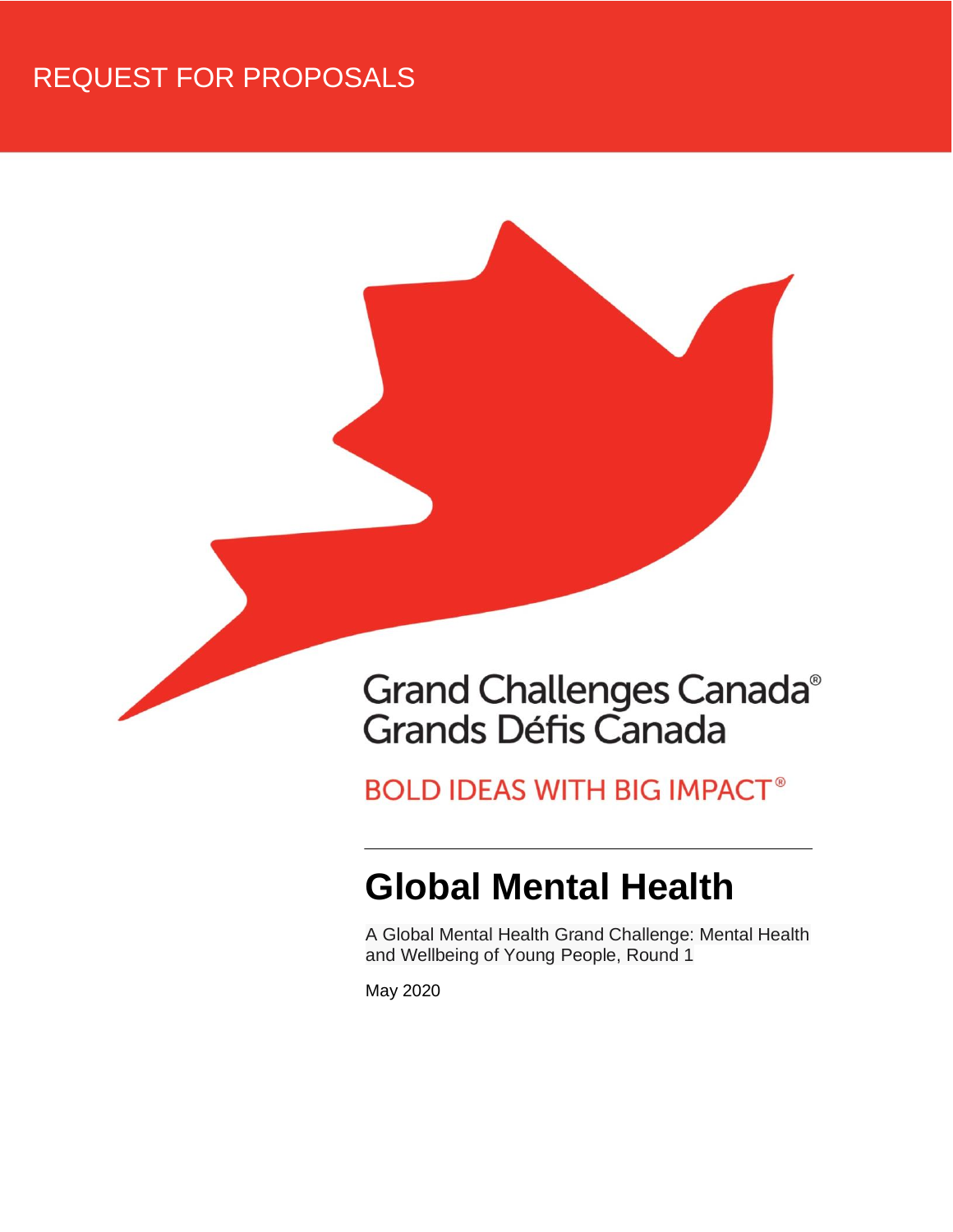

## <span id="page-1-0"></span>**Executive Summary**

Poor mental health is a fundamental threat to the rights of the world's poorest and most vulnerable. The COVID-19 pandemic has only further highlighted disparities in the global health system. While low resource populations bear 75% of the global burden of mental illness, only about 10% of their mental health needs are met. This is due to a lack of resources and trained professionals, and poor mental health literacy limiting access to evidence-based solutions. COVID-19 throws these challenges into stark perspective, heightening the need for accessible mental health support as we all grapple with new levels of stress, anxiety and loss.

For the young, social isolation and increased uncertainty makes an already challenging time even more so. Our youths' mental health is most vulnerable just as they're establishing the social, cultural, emotional, educational, and economic resources they'll need to maintain health and wellbeing throughout their lives. While exaggerated gender discrimination can profoundly impact both sexes, it can particularly limit girls in choosing their own path. Suicide is now the leading cause of death amongst young girls $_1$  and, after puberty, girls and women are almost twice more likely to be diagnosed with clinical depression.<sup>2</sup>

This request for proposals is supported by the Department of Health and Social Care (DHSC) UK aid through the National Institute for Health Research (NIHR) and the Grand Challenges Canada Global Mental Health program.<sup>3</sup> We're looking to fund bold ideas that meet the mental health needs of the **most vulnerable 10 to 24 year olds**.

We're looking for approaches that:

- are culturally sensitive
- are community driven
- are innovative
- **add to mental health literacy and/or provide youth-friendly services,** while accounting for complex social and environmental factors that contribute to young people's mental health and wellbeing
- **engage young people with lived experiences, and stakeholders, from the outset.**

These bold ideas can come from Canada, the United Kingdom or Official Development Assistance (ODA) eligible low and middle-income countries. Projects must be for eligible low and middle-income countries listed in Appendix A. (See Section 4 for rules and guidelines).

<sup>1</sup> Petroni, Suzanne et al, 'Why is suicide the leading killer of older adolescent girls?', *Lancet,* 2015; 386 (10008): 2031–2032.

<sup>2</sup> World Health Organization, *Gender Disparities in Mental Health*, Available at: [https://www.who.int/mental\\_health/media/en/242.pdf?ua=1.](https://www.who.int/mental_health/media/en/242.pdf?ua=1)

<sup>3</sup> Grand Challenges Canada first launched its Global Mental Health program in 2011. To date, \$43.8M CAD has been invested in 95 projects across more than 30 low and middle-income countries. Previous funding calls focused on improving treatments and access to care in low resource settings.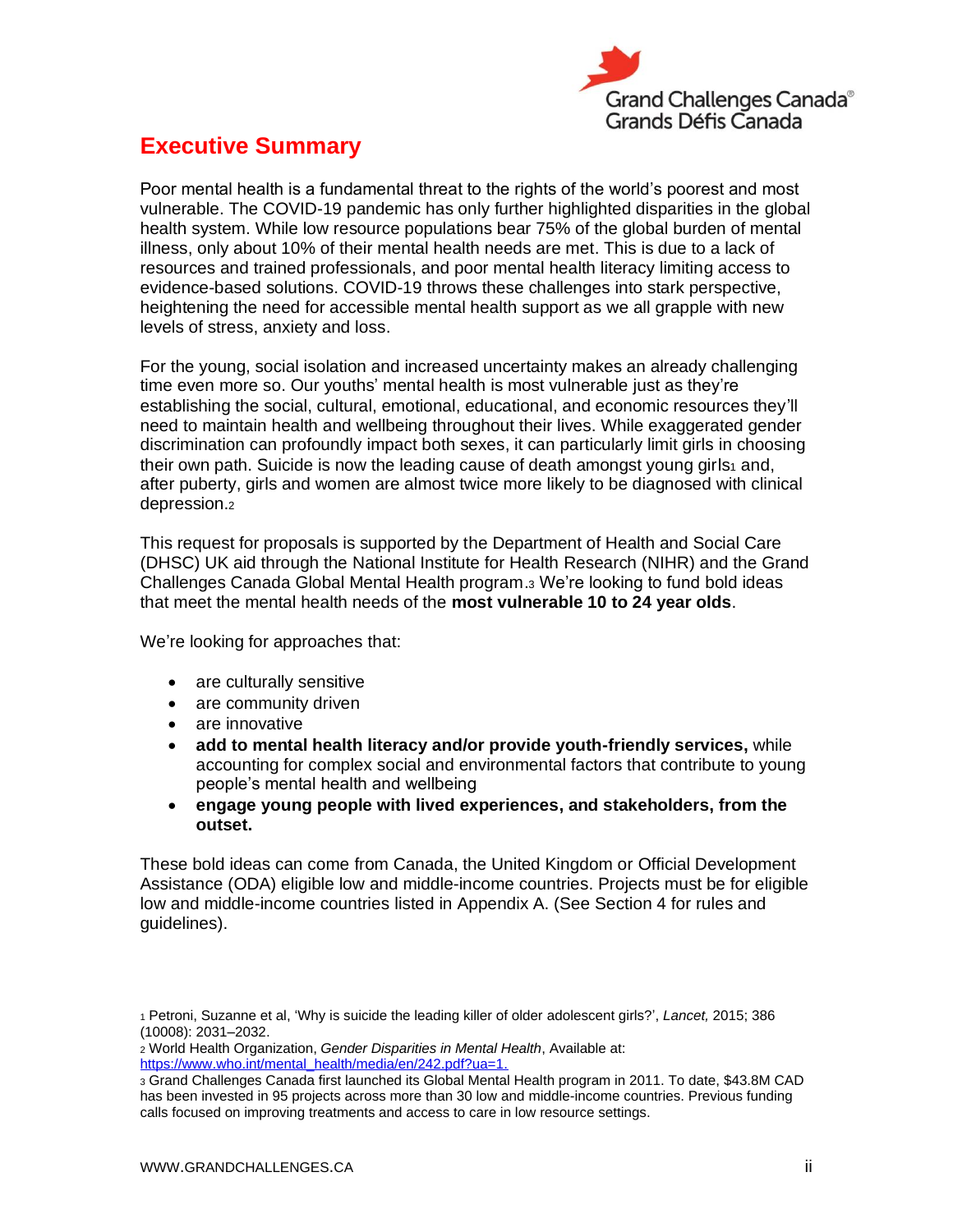

Successful proposals will get seed grants of up to \$250,000 CAD over 18 to 24 months to develop and test their proposed innovation. Assuming enough proposals of merit are presented, Grand Challenges Canada will award around 15 seed grants this round.

Innovators are to use the seed grant to demonstrate proof of concept of their idea. To be considered for further investment from Grand Challenges Canada, innovators also need to:

- develop a scale and sustainability plan
- attract interest from key stakeholders and partners to enact it.

Successful project teams will include people who understand the mental health needs of young people in low resource settings and are capable of developing, testing and refining their innovation to transform their mental health and wellbeing.

**Priority will go to youth-led organizations.** An increased focus on youth-led innovators is planned for round two**.** 

**Proposals should show evidence of meaningful involvement of young people with lived experiences, in the design, testing and evaluation of your innovation.**

**APPLICATION DEADLINE: July 17, 2020 at 3:00pm ET.** 

**Proposals won't be accepted after this.** 

**Due to processing times, you should register for a Fluxx account no later than July 9, 2020.**

**Grand Challenges Canada's Fluxx Portal <[gcc.fluxx.io](/Users/julieharris/Library/Containers/com.apple.mail/Data/Library/Mail%20Downloads/EAEECFB7-8F8A-4C44-8D95-0AD4C954BD5A/gcc.fluxx.io)>. (See Section 4.2** *Application Instructions.***)** 

**For technical assistance with registration or the online application, contact Grand Challenges Canada's Fluxx Technical Support team at: <http://www.grandchallenges.ca/fluxxsupport/>**

**Email [globalmentalhealth@grandchallenges.ca](mailto:globalmentalhealth@grandchallenges.ca) with 'Request for Proposals' questions not answered in the FAQ.**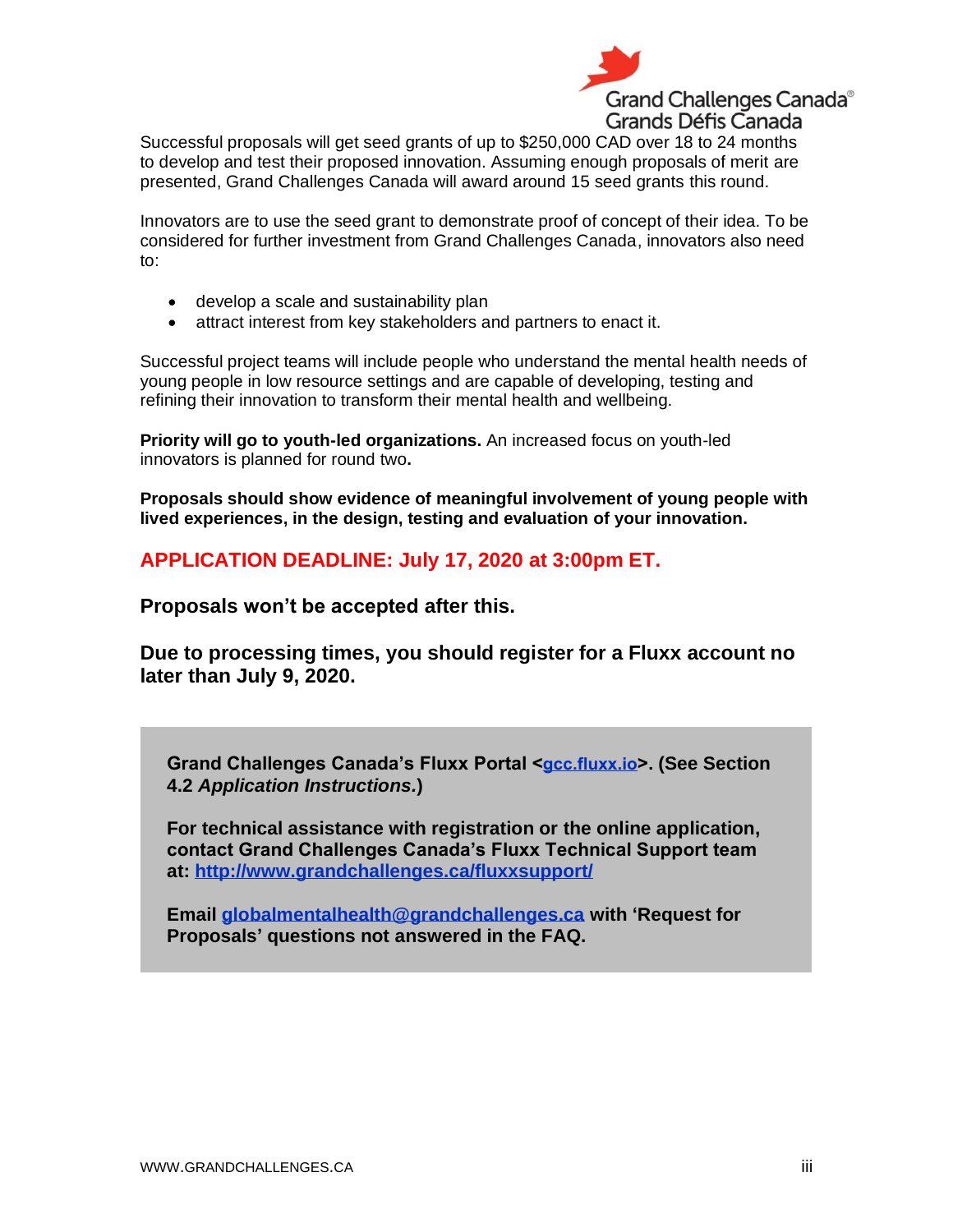

## **Table of Contents**

| 1.       | 1.1<br>1.2<br>1.3                       |                                                                             |  |  |  |
|----------|-----------------------------------------|-----------------------------------------------------------------------------|--|--|--|
| 2.       | 2.1<br>2.2<br>2.3<br>2.4                |                                                                             |  |  |  |
|          | 2.5<br>2.6<br>2.7<br>2.8<br>2.9<br>2.10 | Gender Equality, Environmental Sustainability, Human Rights and Inclusion 7 |  |  |  |
| 3.<br>4. | 2.11                                    | Risk Management, Safety, Anti-Terrorism, Anti- Corruption, Anti-Bribery 10  |  |  |  |
|          |                                         |                                                                             |  |  |  |
|          |                                         |                                                                             |  |  |  |
|          |                                         |                                                                             |  |  |  |
|          |                                         |                                                                             |  |  |  |
|          |                                         |                                                                             |  |  |  |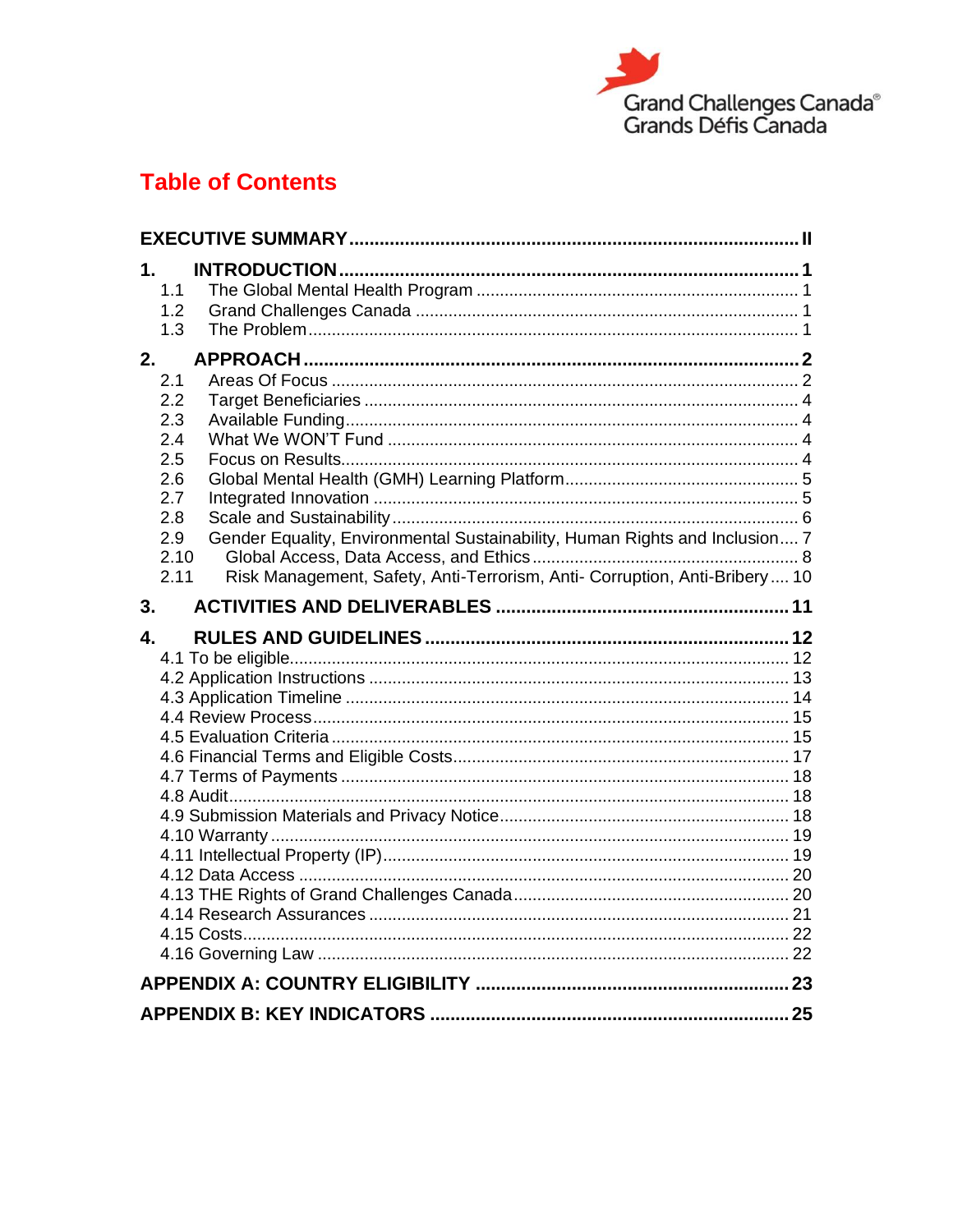

## <span id="page-4-0"></span>**1. Introduction**

## <span id="page-4-1"></span>**1.1 THE GLOBAL MENTAL HEALTH PROGRAM**

The aim of Grand Challenges Canada's Global Mental Health Program is to seed and scale up, high impact innovations that support individual mental health needs in low and middle-income countries. With funding from the Department of Health and Social Care (DHSC) UK aid through the National Institute for Health Research (NIHR)<sup>4</sup> to support global health research – we've relaunched our Global Mental Health program to seed innovations to help young people's mental health*.*

## <span id="page-4-2"></span>**1.2 GRAND CHALLENGES CANADA**

Grand Challenges Canada is hosted in Toronto at the Sandra Rotman Centre, University Health Network.

**Our vision:** A world in which innovation accelerates the achievement of the UN's [Sustainable Development Goals.](https://sustainabledevelopment.un.org/?menu=1300)

**Our mission:** To catalyze innovation that saves and improves the lives of the most vulnerable in Canada and low and middle-income countries.

We're dedicated to supporting **Bold Ideas with Big Impact**® and get funding from a variety of governments and organizations ("Funding Partners") primarily for innovators in low and middle-income countries and Canada. Our **Integrated Innovation**® approach supports bold ideas that combine science and technology, social and business innovation.

We bring a feminist approach to investment and are one of Canada's largest impact-first investors – having supported over 1,000 innovations across 95 countries. We estimate that by 2030, these innovations could save up to 1.6 million lives and improve up to 35 million.

## <span id="page-4-3"></span>**1.3 THE PROBLEM**

Poor mental health is a fundamental threat to the rights of the world's poorest and most vulnerable. Effective and accessible mental health services and supports are more important than ever as the globe grapples with the COVID-19 pandemic.

Current estimates reveal mental disorders make up **14% of the global burden of disease.** About 75% of this is borne by populations in low and middle-income countries. Due to lack of resources and trained professionals, and poor mental health literacy limiting access to evidence-based solutions, only around 10% of their mental health

<sup>4</sup> Funded using ODA–UK aid from the UK Government. ODA eligible low and middle-income beneficiaries are listed in the Organisation for Economic Cooperation and Development's (OECD) Development Assistance Committee (DAC) list. See Appendix A.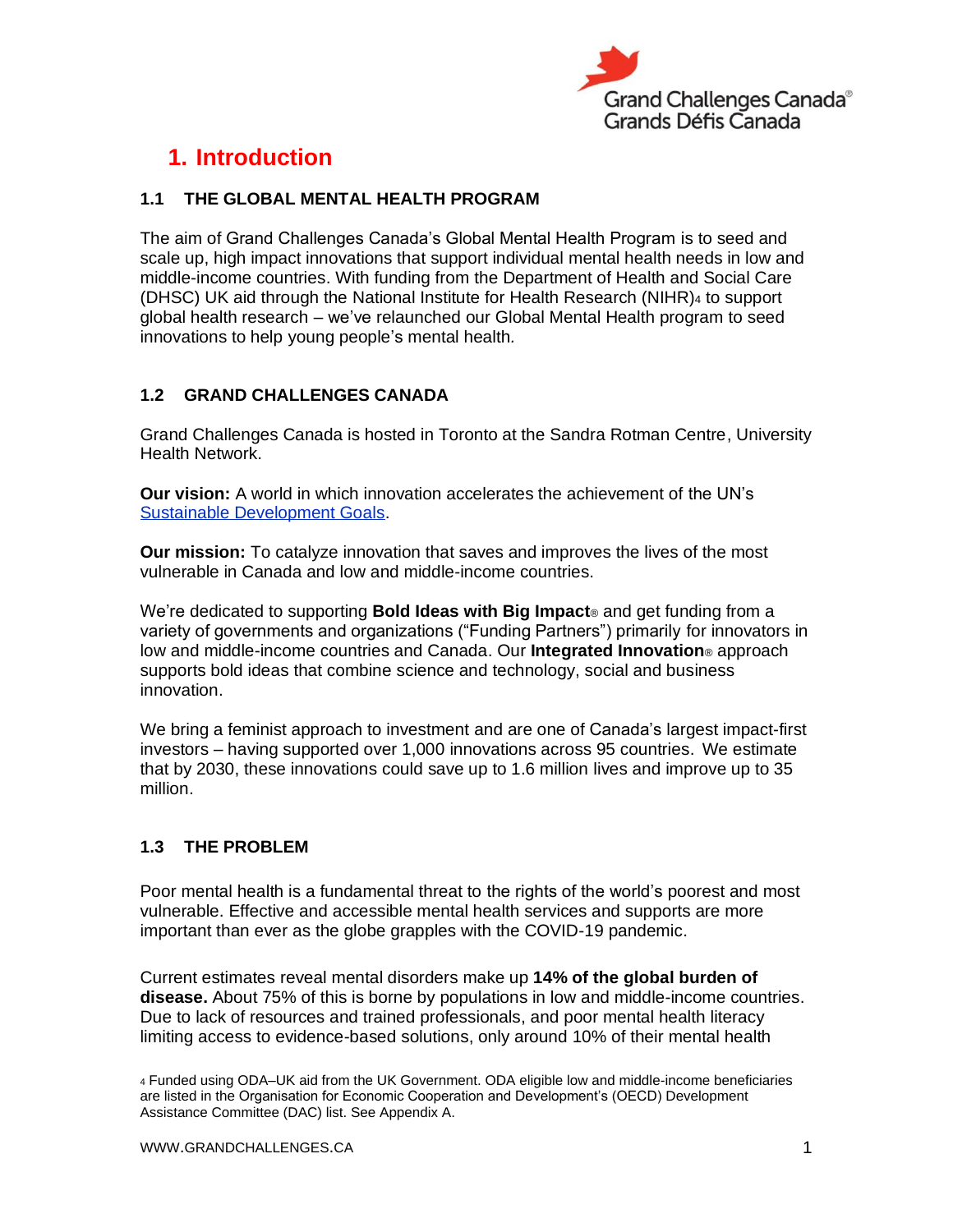

needs are met.

Social-isolation and quarantine have greatly disrupted young people's lives and routines, with schools closed and social and economic conditions changing rapidly. Seventy five percent **(75%) of all mental health disorders begin before 24.**<sup>5</sup> Research shows that poor youth mental health limits:

- health
- education
- livelihoods
- the formation of positive relationships and communities.

While 40% of the global population is under 24, they get only 12.5% of development assistance for mental health – just 0.1% of the total!<sup>6</sup> With the added stressors of the COVID-19 pandemic, this critically neglected cohort needs more investment and innovation.

Experience from past pandemics shows mental health impacts linger long after the physical dangers subside. Preventing and treating youth issues could limit the future burden of poor adult mental health. **Widespread stigma and lack of youth friendly services** mean, even where mental health services exist, young people are often unwilling or unable to access them. Improving the mental health and wellbeing of today's youth will better position the global community to achieve the UN's Sustainable Development Goals and have 2030 lead by a generation of healthy, empowered, educated and collaborative people.

Over the past seven years, Grand Challenges Canada has supported one of the world's largest portfolios of global mental health innovations, investing \$43.8M CAD to support 95 projects across more than 30 low and middle-income countries.

## <span id="page-5-0"></span>**2. Approach**

## <span id="page-5-1"></span>**2.1 AREAS OF FOCUS**

We seek bold ideas to meet the mental health needs of the most vulnerable young people aged 10 to 24 years. We are specifically looking for innovative approaches to **enhance mental health literacy and/or provide youth-friendly services** while accounting for the complex social and environmental factors that contribute to young people's mental health and wellbeing. Approaches should be culturally sensitive and community driven.

**Approaches need to engage young people with lived experiences, from the start.**

<sup>5</sup> Kessler, Ronald C. et al, 'Lifetime Prevalence and Age-of-Onset Distributions of DSM-IV Disorders in the National Comorbidity Survey Replication', *Arch Gen Psychiatry*, 2005; 62:593-602. <sup>6</sup> Lu C, Li Z, Patel V., 'Global child and adolescent mental health: The orphan of development assistance for health', *PLOS Medicine*, 2018; 15: e1002524.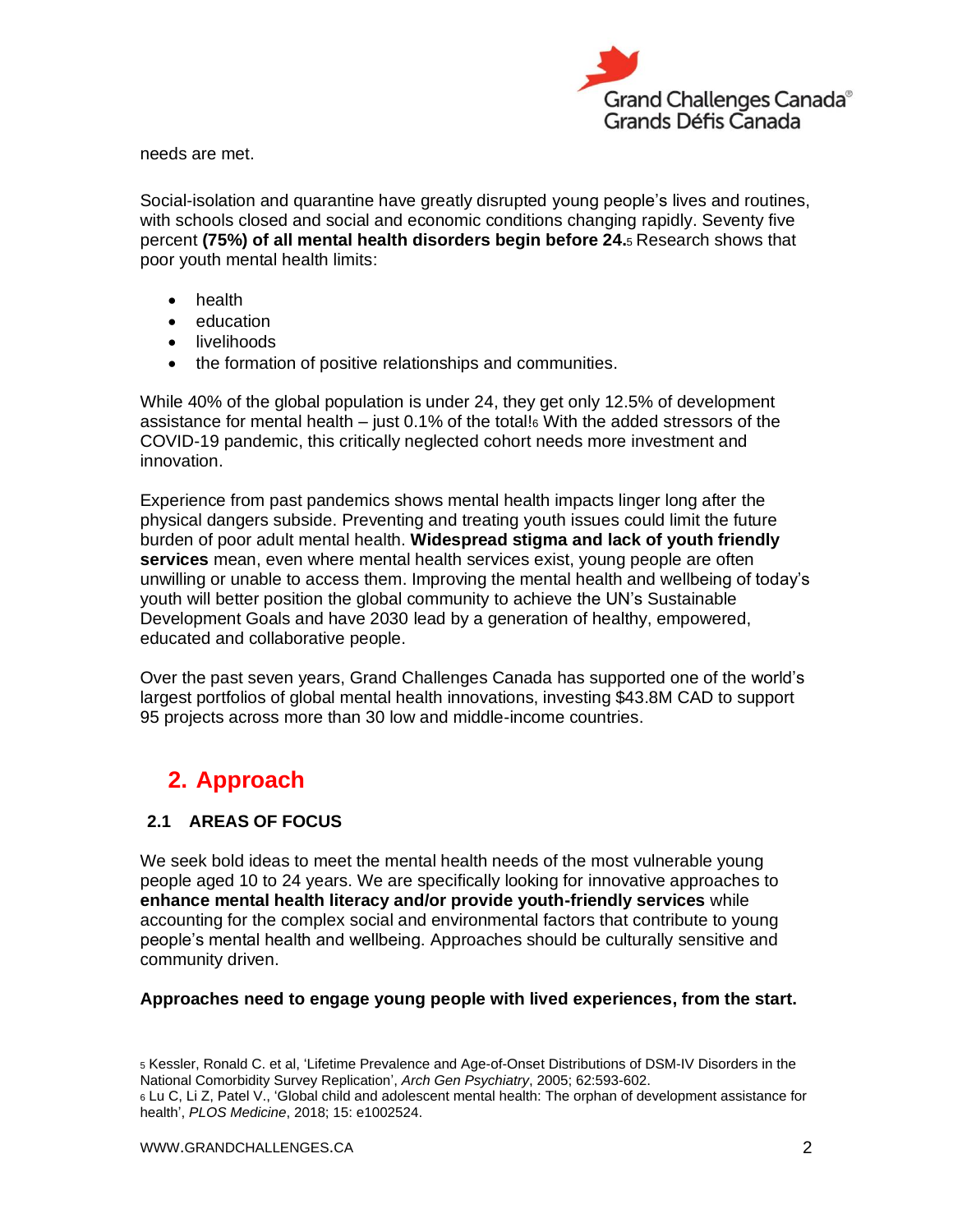

COVID-19 poses new and unique mental health challenges, while also highlighting existing gaps in mental health services, supports and understanding. Innovations should address ongoing and persistent mental health needs of the most vulnerable young people. Innovations must be bold, innovative, transformational, accessible to the most vulnerable young people, and have the potential to be sustainable at scale.

Innovations should seek to do one or more of the following:

- support community environments that promote mental wellbeing throughout adolescence
- creatively approach mental health literacy and psychosocial education, working to embed mental health understanding in the broader community
- provide effective and affordable youth-friendly community-based care and rehabilitation
- foster resilience and advance mental disorder prevention and mental health promotion
- integrate mental health services and/or wellbeing interventions into existing education systems
- address the mental health needs of young people exposed to violence, with a trauma informed approach
- inventively leverage technology that is highly used and trusted by young people.

We're particularly interested in innovations that:

- aim to empower and give a voice to young people
- inform local communities
- tackle the outcomes of damaging gender norms
- support delivering mental health care through youth-friendly, non-health delivery mechanisms
- consider the social determinants of health like violence, marginalization and vulnerability

Projects should be transformational, should try to shift the culture around mental health and delivered through a culturally appropriate lens by:

- engaging young people with lived experiences
- building upon local systems
- engaging with local government and policy makers where necessary

Your project team must be led by effective, results-driven leaders, capable of developing, testing and refining these innovations and their delivery.

Projects need measurable outcomes and clear results.

Successful projects will serve as models that can be replicated or scaled in other lowresource settings, or provide lessons for other settings.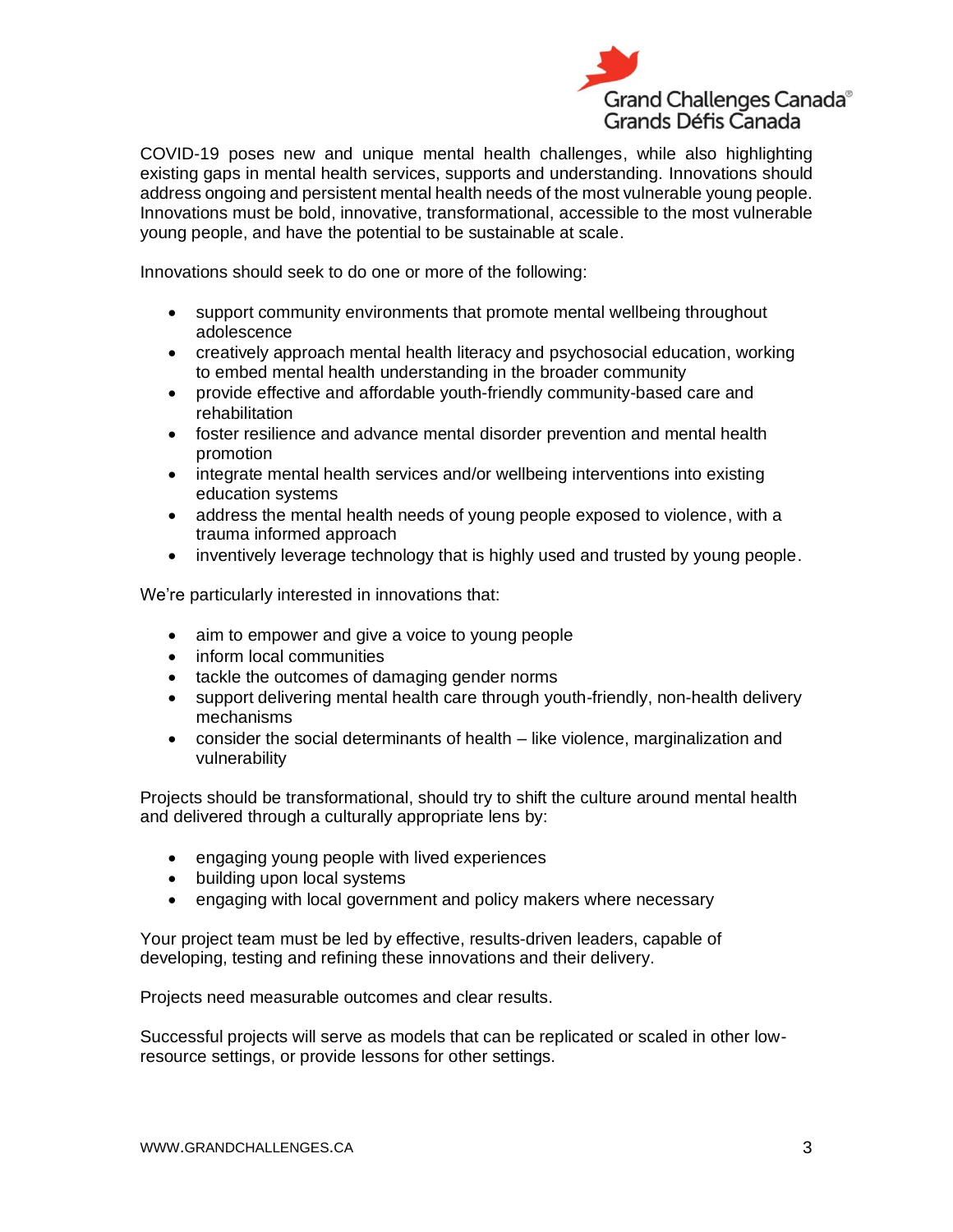

## <span id="page-7-0"></span>**2.2 TARGET BENEFICIARIES**

Innovations must ultimately benefit the most vulnerable 10 to 24 year olds in the eligible low and middle-income countries listed in Appendix A.

## <span id="page-7-1"></span>**2.3 AVAILABLE FUNDING**

There will be seed grants of up to \$250,000 CAD over 18 to 24 months to develop and test innovations. Assuming a sufficient number of strong proposals, around 15 seed grants will be awarded.

## <span id="page-7-2"></span>**2.4 WHAT WE WON'T FUND**

We won't fund:

- 1. projects involving establishing proof-of-concept of innovations for which the core intellectual property rights are owned by a third party institution, unless that third party:
	- (a) grants the applicant sufficient license rights to the innovation to permit eventual scaling in low and middle-income countries

 $\alpha$ r

- (b) signs an undertaking to comply with our [Global Access Policy](https://www.grandchallenges.ca/wp-content/uploads/2019/03/Global-Access-Policy_March-5-2019_ENG.pdf)
- 2. projects similar to ones we've already funded our [searchable database of](http://www.grandchallenges.ca/who-we-are/discover-our-innovations-and-results/)  [funded innovations](http://www.grandchallenges.ca/who-we-are/discover-our-innovations-and-results/) will help you work this out
- 3. projects implementing in countries **NOT** listed in Appendix A.

## <span id="page-7-3"></span>**2.5 FOCUS ON RESULTS**

Grand Challenges Canada's ultimate goal is to save and improve lives in low and middle-income countries and fund projects with real-world impact on the mental health and wellbeing of eligible young people. Any proposals need a monitoring and evaluation system to:

- clearly quantify effects on mental health and wellbeing
- identify shortcomings
- maximize impact.

Data collection plans should track your innovation's use, access and impact; plus a brief overview of how you'll evaluate results over your project's life and measure outcomes. Innovators must report against any indicators in Appendix B relevant to demonstrating success.

**Please note:** We'll match youth-led organizations needing help to measure outcomes, with a third party expert. You can request this support in the application but you'll need to reserve \$15,000 CAD in your budget and return unused funds to programming costs.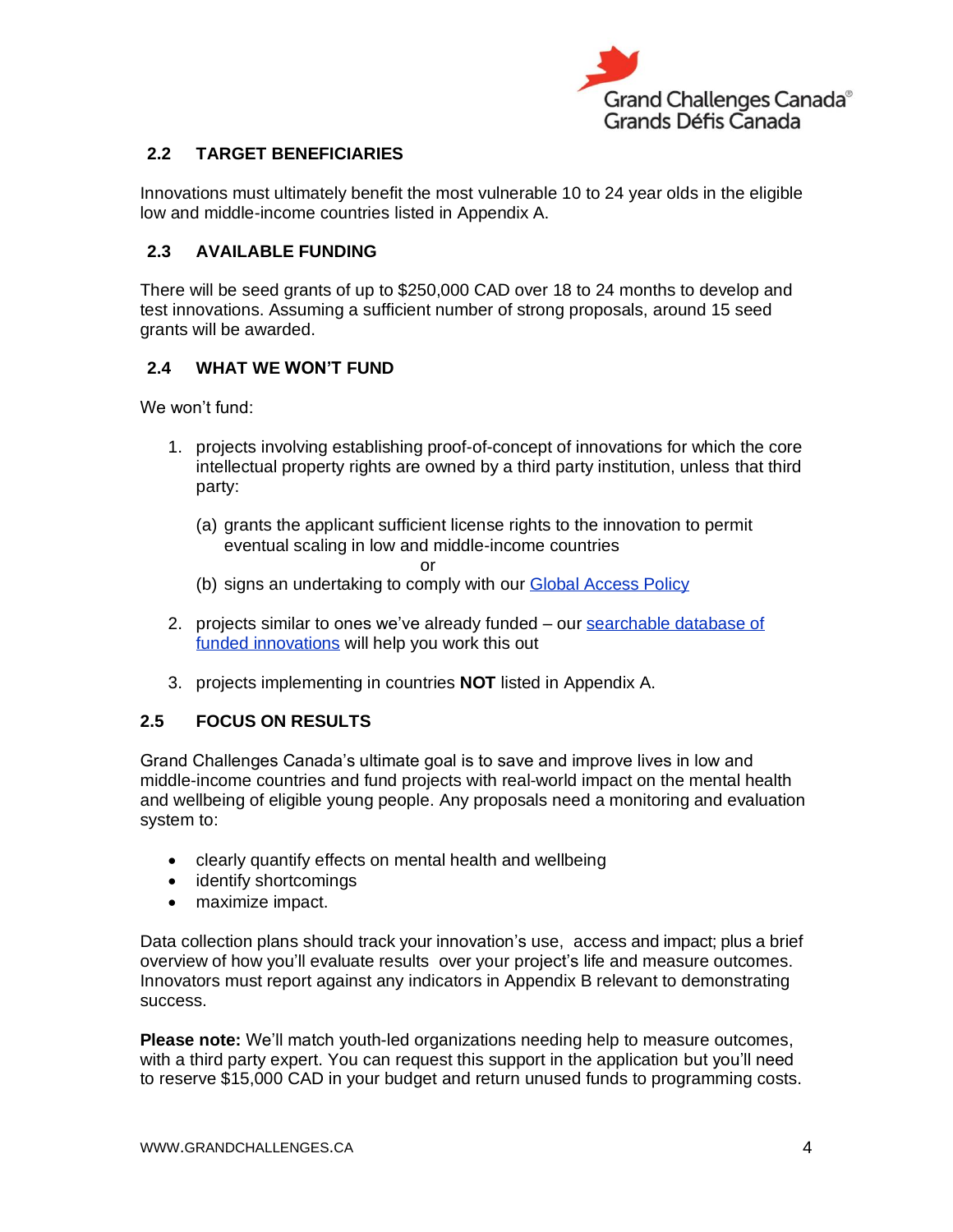

Please include tools in your project plans to capture lives improved, measuring at least one of the following:

- overall wellbeing
- level of functioning
- severity of symptoms.

How we define success:

- evidence from a controlled or limited setting that the innovation improves mental health and wellbeing for the most vulnerable 10 to 24 year olds
- evidence your innovation can be feasibly implemented, sustained and financially supported at scale in the target region(s)
- demonstrated interest, financing and/or commitments from key stakeholders, influencers and partners for scaling up and sustaining the innovation.

Communicating results is crucial to accountability. While doing this via scientific publications is important, it should not be the primary objective of any funded project without a well-articulated justification that this is on the critical path to impact.

## <span id="page-8-0"></span>**2.6 GLOBAL MENTAL HEALTH (GMH) LEARNING PLATFORM**

Currently in development, the GMH learning platform's mentors and experts in the field of mental health and innovation systems, will provide technical support to the project teams we fund. The GMH learning platform will be a responsive resource to maximize the impact of GMH projects and to boost the collective impact of the GMH program.

Specifically, the GMH learning platform will:

- 2.6.1 support projects within the GMH program to achieve sustainable impacts, including mentorship and one-on-one support
- 2.6.2 collect lessons and best practices arising from the broad GMH community to improve the success of program innovations and inform the wider community of learning
- 2.6.3 help track and disseminate the individual and collective impact of GMH innovations for the community and relevant external stakeholders
- 2.6.4 support youth-led organizations to develop processes and frameworks to successfully implement projects.

## <span id="page-8-1"></span>**2.7 INTEGRATED INNOVATION**

Projects need to have an Integrated Innovation approach that coordinates scientific/technological, social and business innovation, to develop solutions to complex challenges. This does not discount the singular benefits of each of these innovation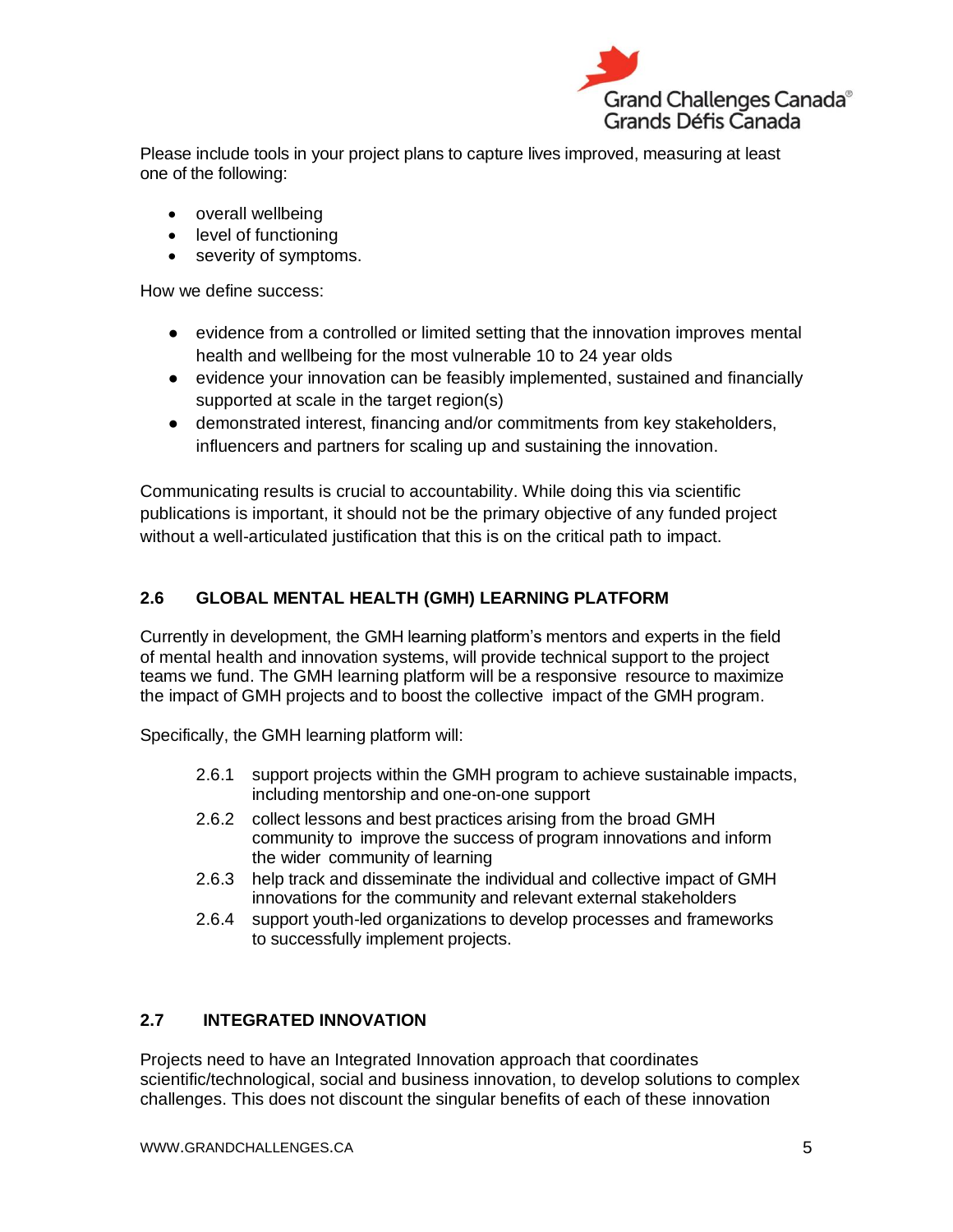

types, but instead highlights the powerful synergies of [aligning all three.](https://www.grandchallenges.ca/funding-opportunities/integrated-innovation/) Therefore your solutions should combine:

- **scientific/technological innovation** has a base in the psychological, natural, health or behavioral sciences or in engineering or economics; can be simple as there is no requirement for high-tech solutions
- **social innovation –** recognizes and/or addresses the broader social, structural and/or political determinants of health, with a particular focus on gender and intersectional inequalities; addresses local and/or cultural contexts that factor into implementation and scaling
- **business innovation –** maximizes the value, relevance and unique quality of the solution to create demand and financial sustainability; addresses barriers to affordability and accessibility.

## <span id="page-9-0"></span>**2.8 SCALE AND SUSTAINABILITY**

Grand Challenges Canada is looking for solutions that can be scaled up and project teams willing to do this. Your clear path to scale must account for the following:

- the state of local infrastructure
- social, political and economic forces
- capacity of the organization and its leadership
- available funding and revenue streams
- other potential barriers to scale.

You should try to leverage local systems for efficiencies and engage young people with lived experiences, to increase the likelihood of being able to scale it up.

#### **Effective Leadership and Project Teams**

To achieve impact at scale, bold ideas need to be championed by effective, resultsdriven leaders with the capacity to convene and engage with key influencers. Effective project teams need expertise, or a plan to engage relevant expertise, in:

- young people's mental health
- monitoring and evaluation
- data analysis and statistics
- working in the implementation region/country.

Multidisciplinary/ cross-sector teams are encouraged to ensure relevant scientific, social, and business expertise. Teams should demonstrate evidence of individual project members' input.

#### **Understanding Local Context**

To help ensure both impact at scale and sustainability, project teams need member(s) who understand local infrastructure and the social, political and economic context. This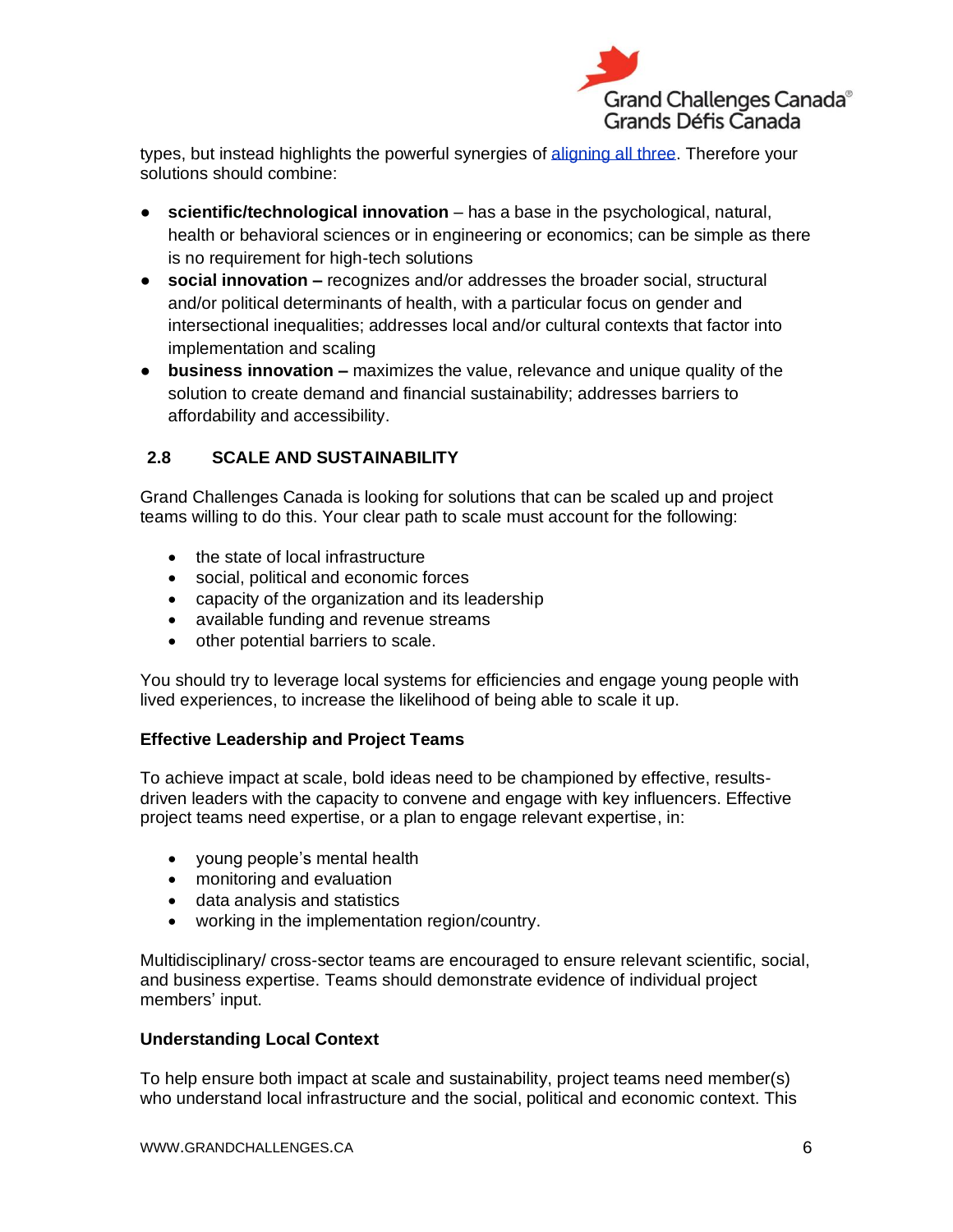

includes local cultures, traditions and beliefs and the stigma and discrimination faced by individuals with mental disorders and their families. This will help projects better understand community health status and needs and identify risks to success. Where they exist, you should try to leverage and build on local systems that support mental health, reach the target population, or address broader determinants of mental health.

#### **Stakeholder Engagement**

Mental health is influenced by multiple factors including:

- peers
- the family and dwelling
- local communities
- health and social programs and services
- regional, national and global environments.

Based on this, your project should be guided and supported by:

- families
- communities and community leaders
- businesses
- healthcare providers and institutions
- teachers
- policy makers
- governments
- international agencies.

Stakeholders, especially youth and those who'll ultimately decide your solution's fate, should be engaged from beginning to end.

**We won't fund projects not meaningfully involving young people in their design, testing and evaluation**. This is to ensure your solution is poised for initial adoption, and subsequent adaptation, for greater impact**.** 

#### <span id="page-10-0"></span>**2.9 GENDER EQUALITY, ENVIRONMENTAL SUSTAINABILITY, HUMAN RIGHTS AND INCLUSION**

Grand Challenges Canada (GCC) and the funders of the Global Mental Health Program are committed to furthering the principles of gender equality, environmental sustainability, human rights and inclusion. So, in addition to any funder specific policies, innovators must comply with [Grand Challenges Canada's](http://www.grandchallenges.ca/wp-content/uploads/2018/06/GEHRPolicy-2018Jun28-EN.pdf) Policy on Gender Equality, [Environmental Sustainability and Human Rights and Inclusion.](http://www.grandchallenges.ca/wp-content/uploads/2018/06/GEHRPolicy-2018Jun28-EN.pdf)

## • **[Gender Equality](http://www.grandchallenges.ca/funding-opportunities/gender/)**

GCC believes gender equality and the rights of women and girls are important, and a critical development objective. Our [Gender Equality Portal](https://www.grandchallenges.ca/funding-opportunities/gender/) provides a set of gender equality tools. GCC's baseline is to do no harm. Innovators funded, or under review for funding, must consider how the design, implementation and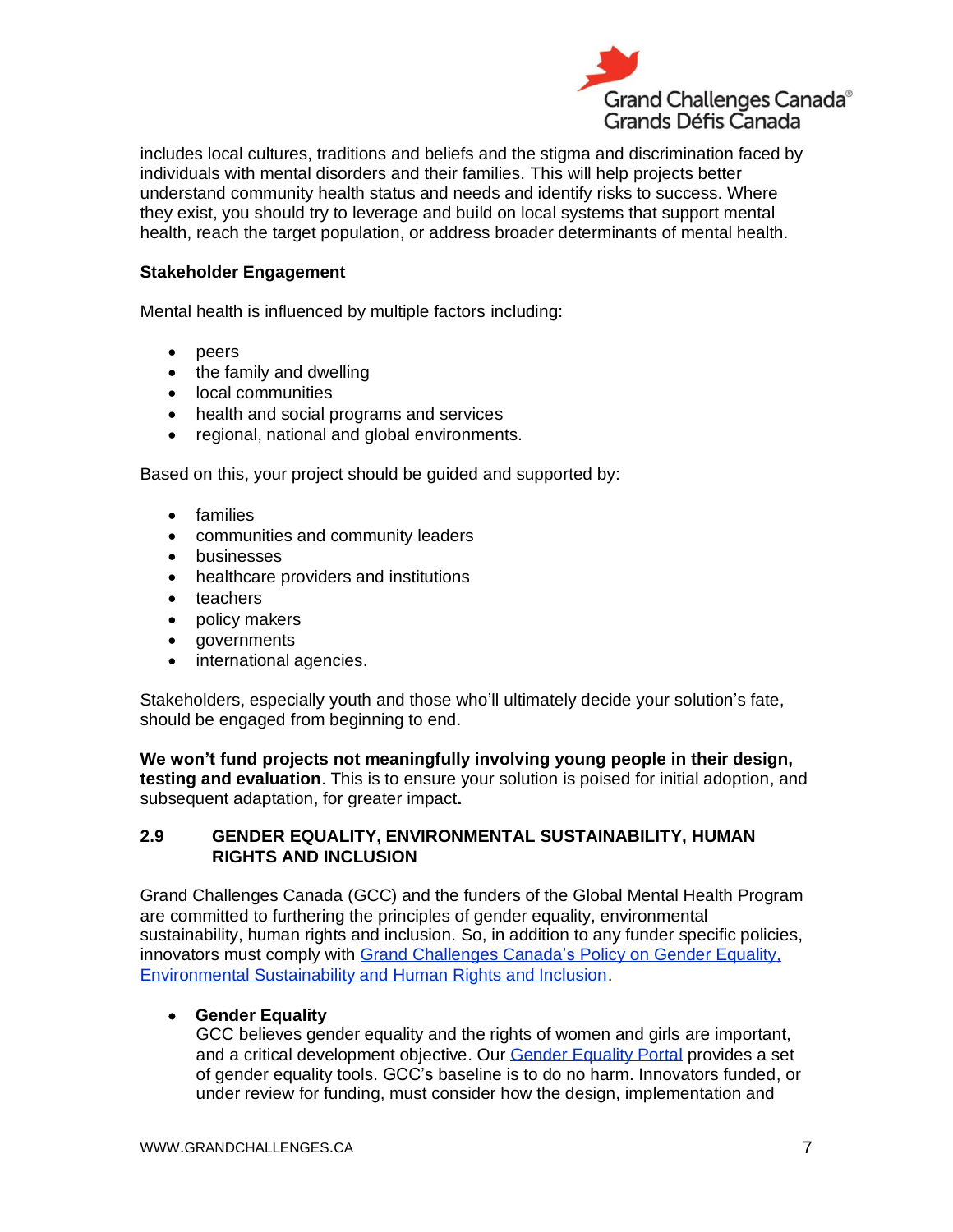

evaluation of their innovation could promote – or hinder – gender equality, and must take actions towards realizing gender equality opportunities within the funding period. In addition, GCC is committed to advancing gender equality in innovation leadership and governance. We strive to source and promote support systems to ensure equal access to progressive levels of financing for all genders, and diversity in governance structures. Gender equality objectives include:

- i) **advancing equal participation by women and supporting women and girls in realizing their full human rights –** GCC seeks to support processes and innovations that actively engage and empower women and their communities to further women's equal participation and status in their societies
- ii) **reducing gender inequalities around access to, and control over, the resources and benefits of development** – innovators should strive to understand and mitigate gender gaps where they operate and work towards gender equality and other, broader development goals.

#### • **Environmental Sustainability**

GCC is, in part, funded by the Government of Canada through Global Affairs Canada and aligns with its efforts in supporting environmental sustainability in developing countries, and the *Canadian Environmental Assessment Act 2012*. The reasonably foreseeable environmental impacts of innovations funded, or under review for funding, must be considered at planning stage and, where applicable, monitored and evaluated throughout implementation. You should identify and minimize negative impacts and enhance positive impacts on the local environment(s).

#### • **Human Rights and Inclusion**

From proposal development through implementation, GCC is committed to equality, non-discrimination, participation, inclusion, transparency and accountability. We work with innovators to strengthen their focus on these key human rights principles in the design of the innovation(s) and in the systems and processes for implementing the innovation(s) in their specific context. Innovators who have submitted a proposal or are implementing an innovation, must consider how it will, at a minimum, protect the human rights of project stakeholders and beneficiaries. In the design and implementation of the innovation(s), the innovator must consider how the innovation will:

- **o** reduce local poverty and foster participation and inclusion of local marginalized stakeholders and beneficiaries, particularly women and girls
- **o** ensure equality and non-discrimination for project stakeholders and beneficiaries, including on the basis of gender
- **o** promote stakeholders and beneficiaries' transparency and accountability around the innovation and its intended impact.

## <span id="page-11-0"></span>**2.10 GLOBAL ACCESS, DATA ACCESS, AND ETHICS**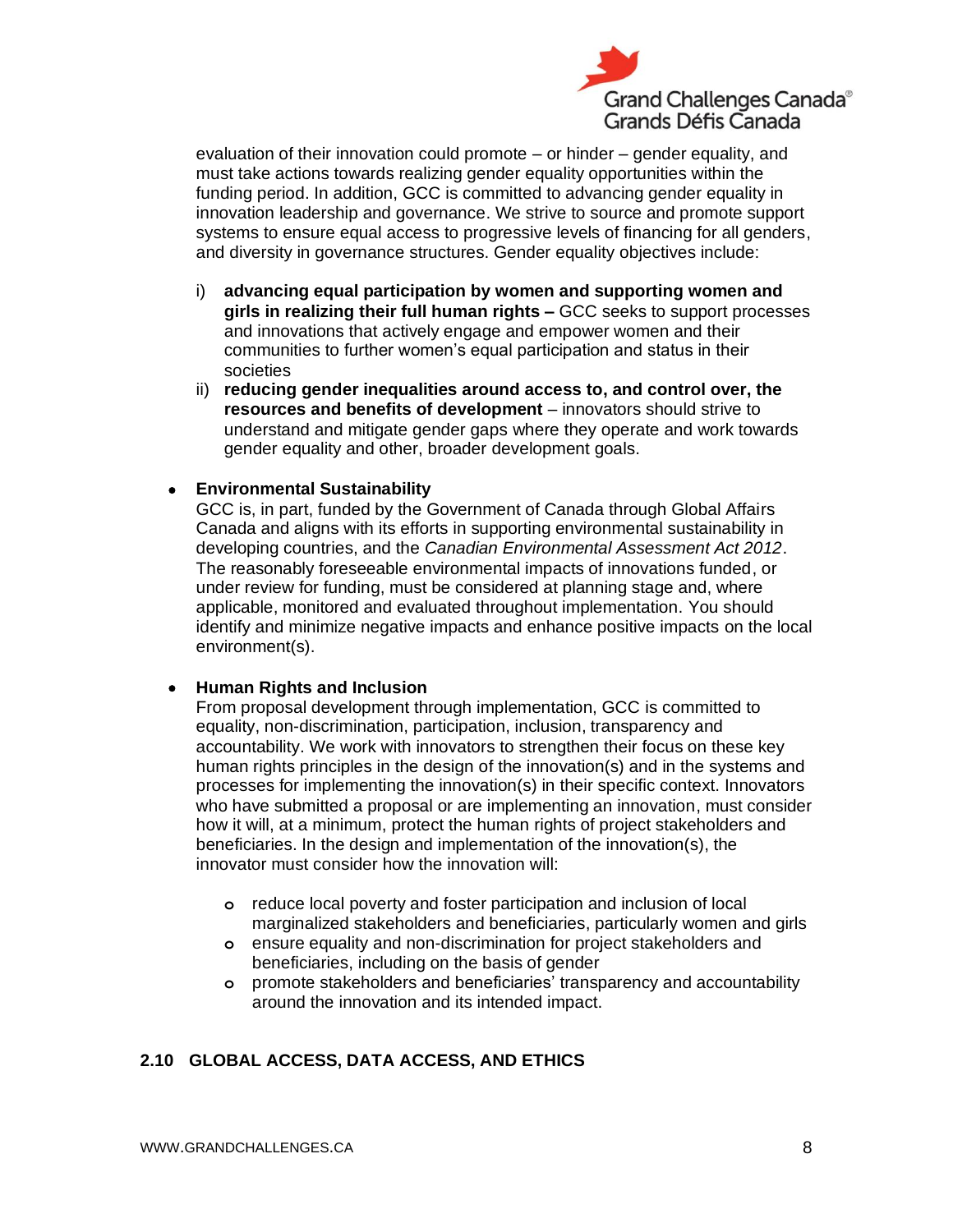

Grand Challenges Canada (GCC) and the funders of the Global Mental Health Program are committed to:

- fostering meaningful access to supported innovations for the target beneficiaries of each funded project, particularly the marginalized and poor in low and middleincome countries
- promoting prompt and open dissemination of research findings and data arising from funded activities
- ensuring funded research is conducted ethically.

These commitments are embodied in the following GCC policies which you must review carefully. Please note, additional commitments may be included by funders.

[Global Access policy](https://www.grandchallenges.ca/wp-content/uploads/2019/03/Global-Access-Policy_March-5-2019_ENG.pdf) GCC is committed to ensuring:

- the price and availability of all funded innovations are meaningfully accessible to their target beneficiaries, particularly those in marginalized and poor low and middle-income countries
- knowledge and information gained through funded projects is disseminated broadly and promptly to the global research community and beyond
- encouragement for commercializing funded innovations, consistent with these principles.

#### [Data Access policy](http://www.grandchallenges.ca/wp-content/uploads/2015/11/Data-Access-Policy_16May2016_EN.pdf)

GCC is committed to ensuring:

- data is shared as broadly and as promptly as possible to foster innovation and optimize prospects for the translation of knowledge into life-saving solutions
- respect for attribution, cultural diversity, scientific integrity, and the privacy of individuals and communities that contribute data are appropriately considered in all data access activities
- collection, production, sharing and use of data consistent with applicable laws, regulations and standards of ethical research conduct
- the individuals and communities who enable and support inquiry, particularly those in low and middle-income countries – research participants or investigators – benefit from data to the extent possible.

#### [Ethics policy](http://www.grandchallenges.ca/wp-content/uploads/2017/10/20170927-EthicsPolicy-EN.pdf)

GCC requires that:

• research involving humans protects and preserves respect for these people, and there is concern for the welfare of individuals, families and communities, and justice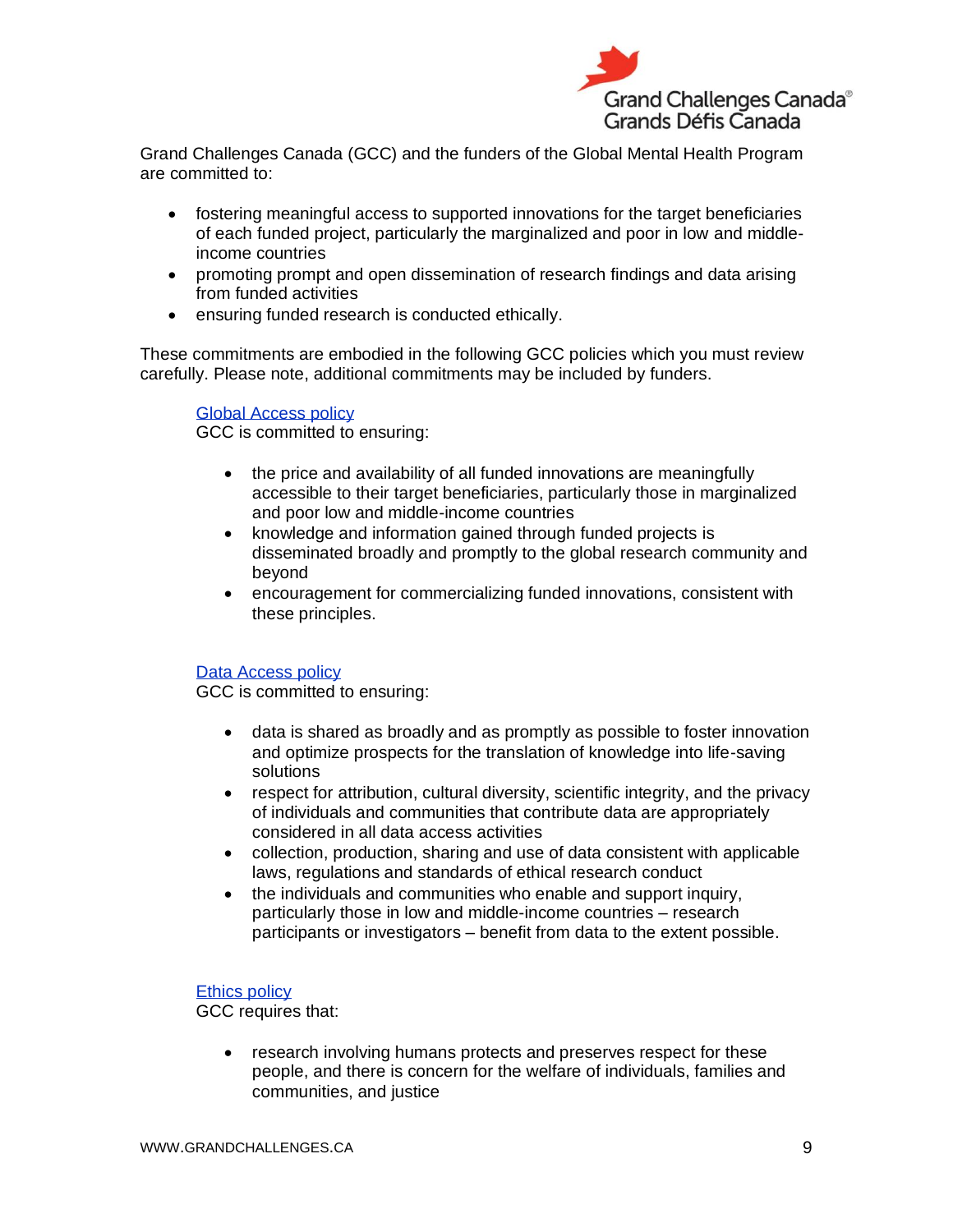

- the care and treatment of animals in research is humane
- research, including but not limited to research with recombinant DNA, biohazards and genetically modified organisms, is subject to enhanced appropriate regulation and oversight.

Innovators are required to:

- commit to compliance with the above policies
- ensure intellectual property rights, including those of third parties, do not impede meaningful access to innovations and widespread dissemination of knowledge
- grant GCC a limited, non-exclusive license to intellectual property rights in their innovations – applicable only if unable to secure meaningful access for target beneficiaries in low and middle-income countries, or in the context of a World Health Organization-declared public health emergency of international concern.

#### <span id="page-13-0"></span>**2.11 RISK MANAGEMENT, SAFETY, ANTI-TERRORISM, ANTI-CORRUPTION, ANTI-BRIBERY**

Proposals must comply with all relevant UK and Canadian legislation, including antibribery and anti-terrorism legislation. Any person or organization named in US, UK, EU, World Bank, Canadian, or United Nations Security Council sanctions will not be funded. We may add to this list as more partners join the challenge.

Innovators are to manage material risks.

Proposals for projects that include work in insecure locations, must detail how they'll manage the safety and security risks faced by people and assets. Proposals must also explain how they'll avoid corruption and the diversion of aid from its intended purpose.

For example, proposals shall include a description of the organization's policies and procedures to address conflicts of interest and financial or other irregularities, including without limitation, adequate procedures:

- requiring the organization and its representatives to declare any personal or financial interest in any matter concerning the funded activities, and exclude that individual from the matter concerned
- identifying steps to investigate an irregularity
- a timely and appropriate plan of action to recover any funds that have been subject to proven fraud.

Proposals must also include a description of the organization's policies and procedures for preventing bribery, including without limitation, adequate procedures under the *UK Bribery Act 2010* and a prohibition of any activity, practice or conduct that would constitute an offence under sections 1, 2 or 6 of this Act.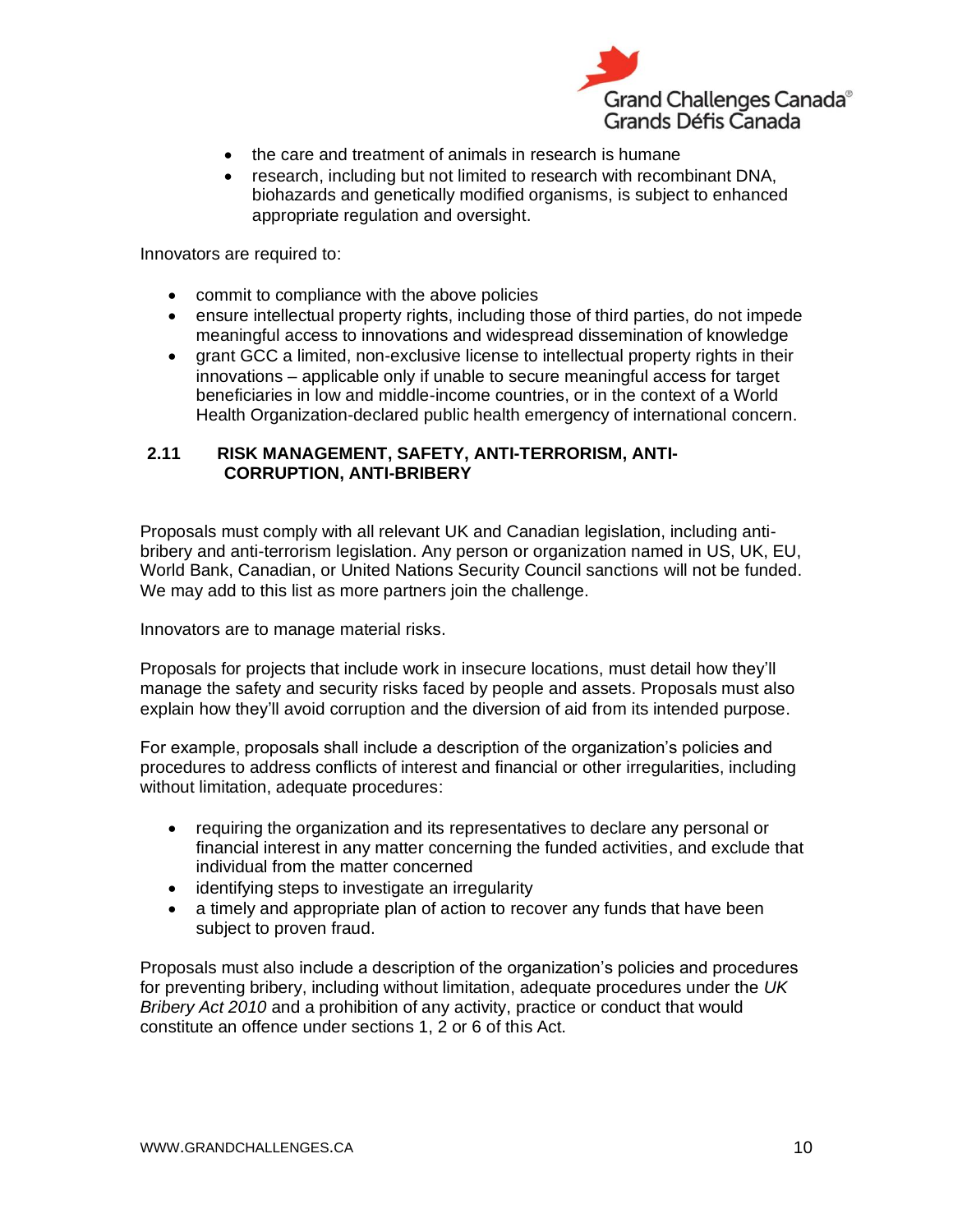

## <span id="page-14-0"></span>**3. Activities and Deliverables**

If you get funded, you must demonstrate project progress and success by doing and providing the following:

- a) Performance reporting focused on how funds were used and outcomes achieved. Reporting will be every three or six months, depending on our assessment of project and institutional risk.
- b) Dissemination of knowledge in a timely manner, including through:
	- social media
	- open access publications
	- depositing of data into publicly accessible repositories
	- press releases
	- conferences
	- stakeholder engagement...

Grand Challenges Canada must be acknowledged.

**Note:** Innovators will be expected to publish their findings in open access journals or on open access publishing platforms, typically within 12 months of completing their seed grant.

- c) A final report accounting for financial expenditures, that captures a clear assessment of project impact. Please note we will hold back 5% of funds for projects. This will be released to innovators on submission of a satisfactory final report and full justification of costs.
- d) Continued post-grant updates on impact, global access, data access and management of intellectual property rights in supported innovations.

Instructions for reporting will be provided to successful recipients. Written progress reports and teleconference conversations may be needed.

Innovators must also:

- participate in safe public engagement activities
- contribute to the learning agenda for specific challenges, including participation in meetings, such as annual Grand Challenges meetings.

Funded innovators must retain supporting project documentation for seven (7) years after the end of the agreement, including financial records, and may be audited by Grand Challenges Canada or any funders of this initiative. Associated requirements will be reflected in grant agreements.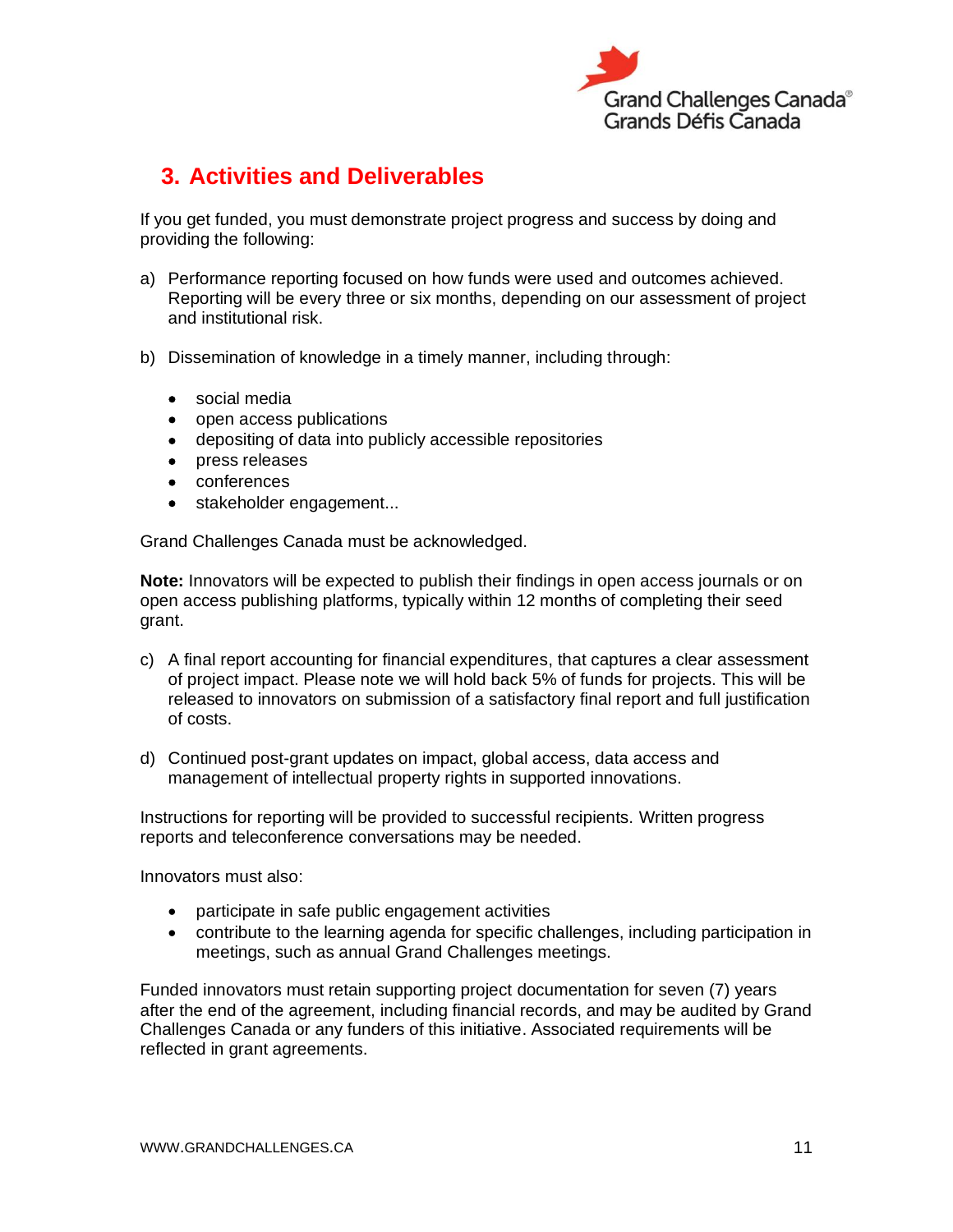

## <span id="page-15-0"></span>**4. Rules and Guidelines**

All proposals go through a multi-step review process before the Board of Directors of Grand Challenges Canada, makes a final funding decision. More detail on this process can be found [here.](http://www.grandchallenges.ca/our-people)

#### <span id="page-15-1"></span>**4.1 TO BE ELIGIBLE**

Applications must show how they align with Official Development Assistance (ODA) compliance criteria and outline:

- which country(s) listed in Appendix A will benefit directly
- how the application is relevant to the development challenges of the country(s)
- how the outcomes will promote health and welfare for people of the country(s).

1. This is open to any social enterprise and legally recognized institution (e.g. non-profit, for-profit, academic institution) that:

- is formed and legally incorporated
- can successfully perform activities in their technical area
- can receive and administer grants.

These are ineligible:

- sole proprietorships
- government organizations
- United Nations country offices.
- 2. There can only be one Project Lead for each project and they must be affiliated with the applying organization.
- 3. A Project Lead can only be listed on one application. Single institutions can submit multiple applications but each needs a different Project Lead.
- 4. The Review Committee will only consider applications that include all the information required.
- 5. Your ideas must align with:
	- Section 2.1: Areas of Focus
	- Section 2.2: Target Beneficiaries.

Section 2.4 outlines what we won't fund.

6. Applicants must obtain any legal and/or regulatory approvals, consents or reviews required to accept foreign grant funds and/or conduct the project activities, before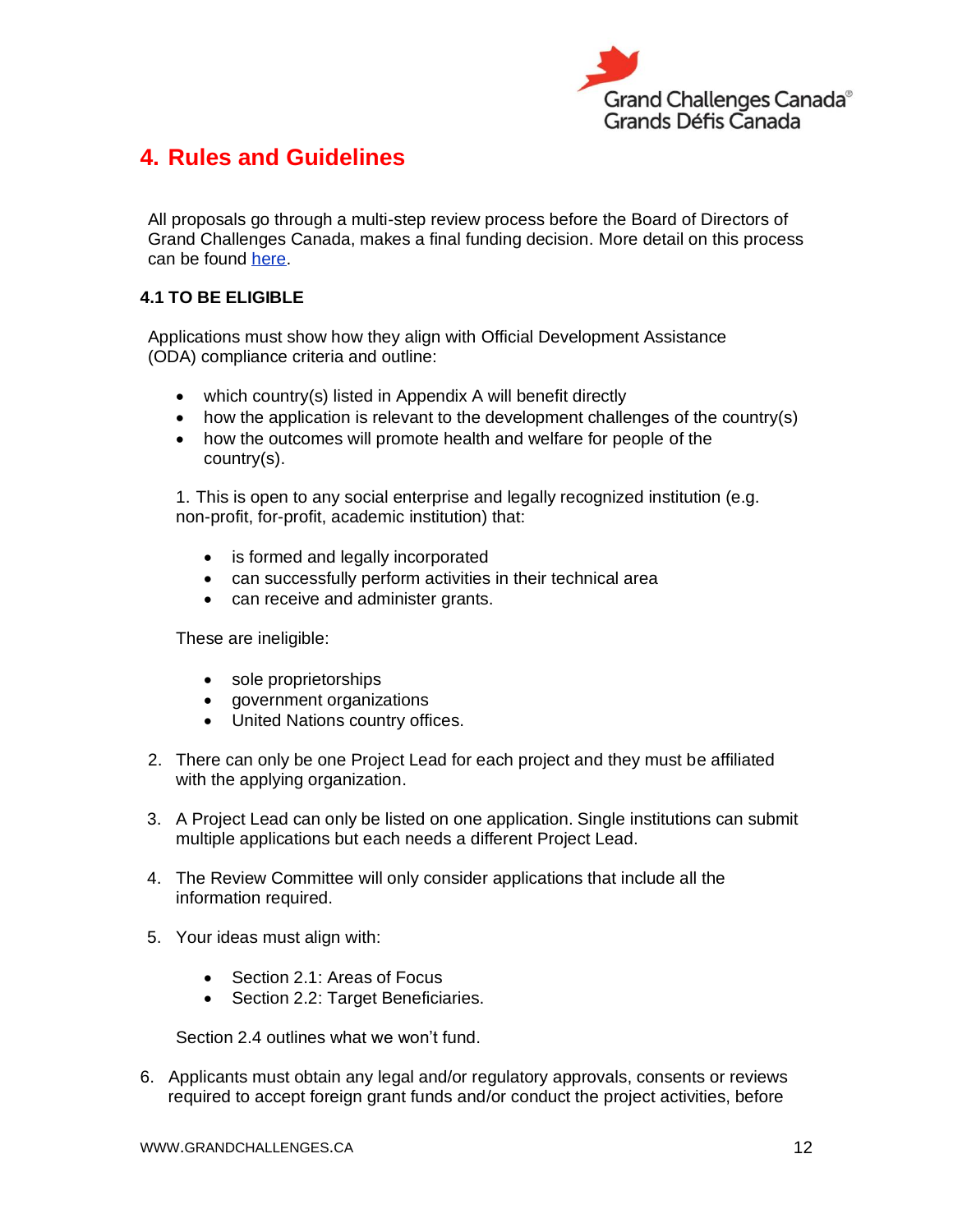

concluding a funding agreement. For example, project activities in India may require prior registration with the Ministry of Home Affairs under the *Foreign Contribution Regulation Act 2010* (FCRA). As such, successful applicants would have to provide either FCRA registration or written certification. Failure to comply with FCRA requirements may result in financial and/or criminal penalties against your organization. Get advice to determine if FCRA applies.

7. Grand Challenges Canada may, at any time and at our sole discretion, change the eligibility criteria for applicants, Project Leads and/or eligible countries, as long as it doesn't substantially undermine the review process.

#### **Please note**:

- we must approve any changes to the original application to the applicant organization or Project Lead
- while it's not required, we do encourage applicants from high-income countries to collaborate with innovators from low or middle-income countries.
- Project Leads must get their affiliated institution's sign-off before submitting any application.

## <span id="page-16-0"></span>**4.2 APPLICATION INSTRUCTIONS**

- 1. Go to the **[Grand Challenges Canada's Fluxx Portal](https://gcc.fluxx.io/)**
	- Previously applied for funding? Then you **already** have an account.
	- Lost your password? Click on the **[Create or reset password](https://gcc.fluxx.io/forgot_password)** link.
	- First time user or the 'forgot password' option fails? Click **Create an account**.

**Note**: If registering for a new account on behalf of a colleague, enter all information – including the Project Lead's date of birth and the name of the applying organization. Once entered, this information cannot be changed without administrator assistance.

For new accounts, please allow one business day to receive your username and a URL to set up your password. This may be longer during peak periods, so make sure you don't request an account any later than July 9, 2020.

- 2. Enter your username and password and click **Sign in.**
- 3. Click on the Welcome/Bienvenue link on the left menu then scroll down and click **Start an Application**.
	- We recommend Google Chrome. DON'T use Internet Explorer.
	- **Save** your work at any time. Return to it by logging into your account and clicking on **Drafts / Ébauches** and clicking **Edit**.
	- When you're done editing, save your form and click **Submit**. Complete your form carefully because, after it's submitted, it can no longer be edited.
	- You MUST submit your application by **3:00pm ET**, July 17, 2020.

See the **Fluxx Quick Reference Guide** for more details (including screen shots) about: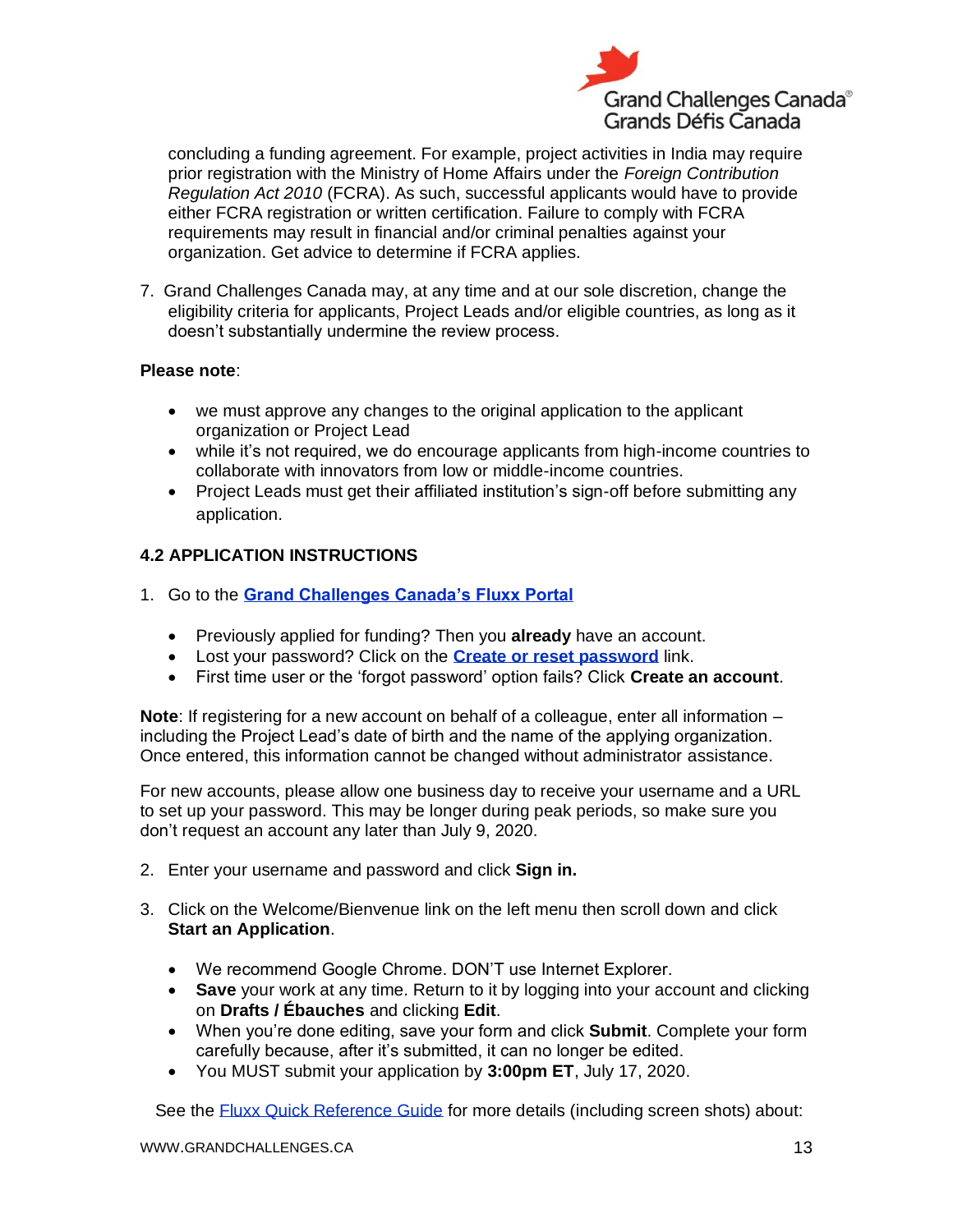

- creating a Fluxx Portal account
- resetting an existing account's password
- navigating Fluxx and the application form
- avoiding any technical issues.

Contact the [Grand Challenges Canada's Fluxx Technical Support Team](http://www.grandchallenges.ca/fluxxsupport/) for technical assistance with registration or application.

Your application can only be in English or French. You can change the language at the **Edit Profile** link on the left menu.

#### **Please note:**

- The application form is only available [here.](http://www.gcc.fluxx.io/) It can't be emailed to you.
- Emailed applications will not be considered.

#### **Innovator Toolbox**

The Grand Challenge Canada's online [Innovator Toolbox](https://www.grandchallenges.ca/funding-opportunities/innovator-toolbox/) provides researchers and innovators with useful materials to develop their project proposals and plan how their innovation can:

- scale
- be sustained
- have global impact.

<span id="page-17-0"></span>Our [Gender Equality Portal](http://www.grandchallenges.ca/funding-opportunities/gender/) provides a set of gender equality tools.

## **4.3 APPLICATION TIMELINE**

| <b>Key Dates</b>        | <b>Event</b>                                                                                                                                                                                                                            |
|-------------------------|-----------------------------------------------------------------------------------------------------------------------------------------------------------------------------------------------------------------------------------------|
| <b>July 9, 2020</b>     | Suggested deadline to register for a Fluxx account<br>$(gcc-fluxx.io)$                                                                                                                                                                  |
|                         | Note: If you have applied for funding in the past, you already have an account.<br>If you do not remember your password, you can reset it and gain immediate<br>access to the Portal. Simply click on <b>Create or reset password</b> . |
| <b>July 17, 2020</b>    | Application deadline is 3:00pm ET                                                                                                                                                                                                       |
| <b>January 31, 2021</b> | <b>Notification of application status</b>                                                                                                                                                                                               |
| <b>April, 2021</b>      | Anticipated project start dates                                                                                                                                                                                                         |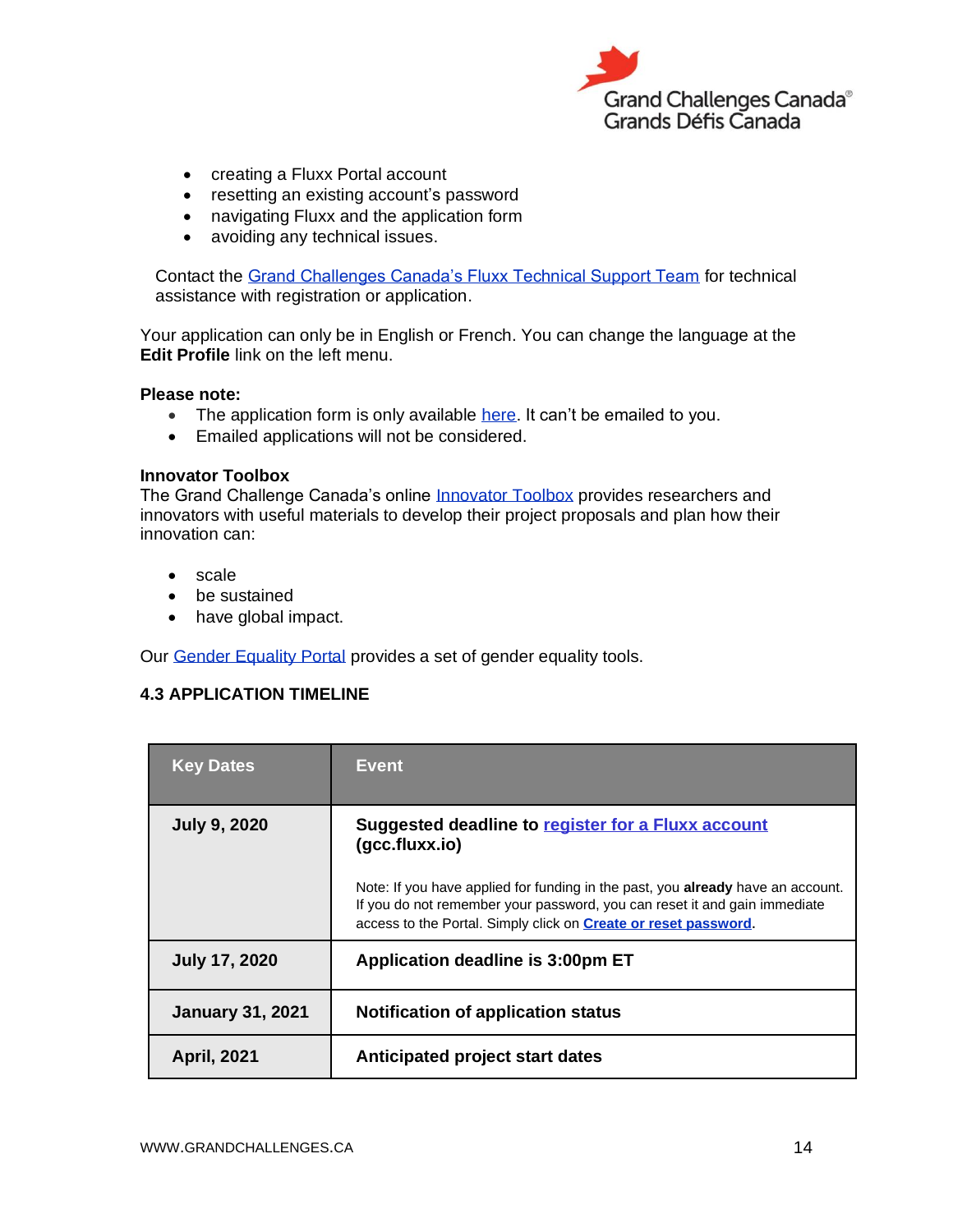

## <span id="page-18-0"></span>**4.4 REVIEW PROCESS**

Applications are initially screened for eligibility and innovation, followed by an independent, expert peer review.

#### **Eligibility Screen**

Applications failing to meet the eligibility criteria in Section 4.1 are removed from consideration.

#### **Innovation Screen**

Grand Challenges Canada staff and youth advisors score applications for their strategic relevance to this Request for Proposals. Only the proposed innovative idea will be evaluated, not the feasibility or quality of the project plan. We look for novelty and potential to contribute uniquely to the Global Mental Health program. Proposals lacking innovation and projects similar to ones we've already funded are removed from consideration. Check your application against our searchable database of previously [funded innovations](https://www.grandchallenges.ca/who-we-are/discover-our-innovations-and-results/).

Applications are scored against the below criteria using **Project Summary paragraphs**  only. 'Innovation' and 'Relevance' carry equal weight:

#### 1. **Innovation**

- Is the proposed solution, aimed at improving the mental health and wellbeing of young people in low and middle-income countries, clearly articulated?
- Does it represent more than an incremental improvement over current approaches and/or an innovative approach to implementation or delivery of a known intervention?
- Is there a clearly demonstrated coordination of integrated scientific/technological, social and business innovation as defined in Section 2.7?

#### 2. **Relevance**

- Does the proposed solution address the areas of focus in Section 2.1?
- Does it apply to the most vulnerable young people aged 10 to 24, in low or middle-income countries?

#### **Peer Review**

An independent expert peer review committee of external scientific, social and business experts – low and middle-income countries represented – will advise on the merit of proposals and evaluate each one against the criteria in Section 4.5.

#### <span id="page-18-1"></span>**4.5 EVALUATION CRITERIA**

#### **1. Youth Priority**

Is the organization and the project led mostly by youth?

#### **2. Impact**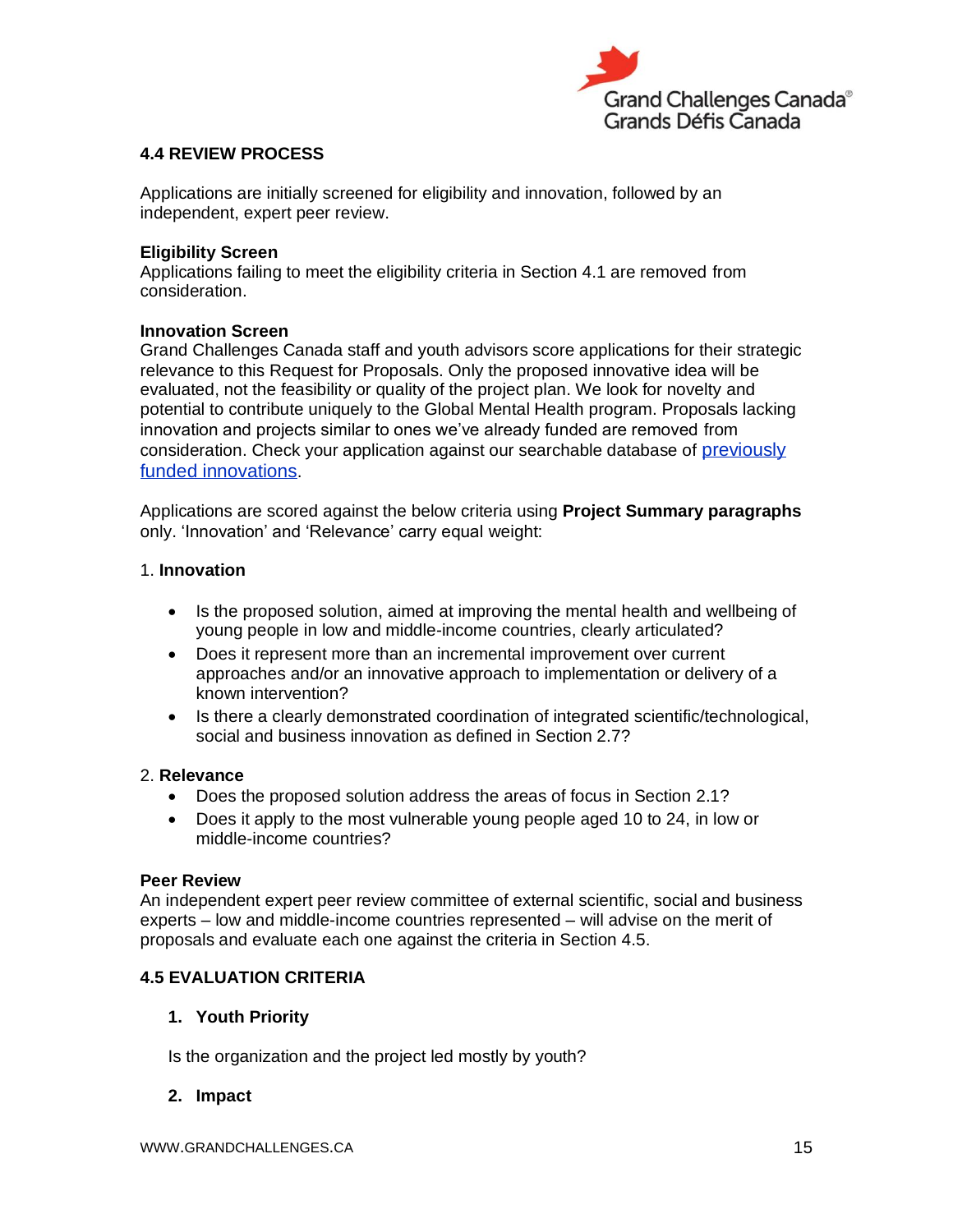

- Is the proposed solution aligned with the areas of focus, outlined in Section 2.1?
- Could the idea significantly impact young people's mental health and wellbeing?
- Will the project have clear outcomes that demonstrate proof of concept of the idea? It must include measures to target at least one of the outcomes associated with improving lives. See Appendix B.
- Does the proposed solution apply to the most vulnerable young people in low and middle-income countries, with potential to address the social determinants of health?

## **3. Integrated Innovation**

- How bold, novel and/or how much of a departure from incremental improvements is the innovation over current approaches? Innovative approaches to implementing and delivering known interventions are encouraged.
- How clearly does the plan identify barriers to scale and sustainability?
- How well does the proposed solution integrate scientific/technological, social and business innovation?
- Will key stakeholders be engaged, particularly young people?

## **4. Project Execution Plan**

- Are the timelines proposed appropriate and feasible?
- How appropriate are the metrics to evaluate progress toward achieving proof of concept?
- How well does the proposal take into account and aim to address Grand Challenges Canada's objectives for:
	- o gender equality
	- o environmental sustainability
	- o human rights and inclusion?
- What evidence is there to indicate:
	- o likelihood of success
	- o a rigorous assessment of risks
	- o an assessment of mitigation strategies?

## *Please note:*

Any youth-led organizations signaling that they'd like third party evaluation support are exempt from sections related to metrics and project evaluation.

## **5. Leadership Capability to Champion Change**

- Does the Project Lead have the commitment and leadership potential to bring solutions to scale?
- Are the proposed Project Lead(s) and key team members appropriately trained, experienced (including lived experience of seeking mental health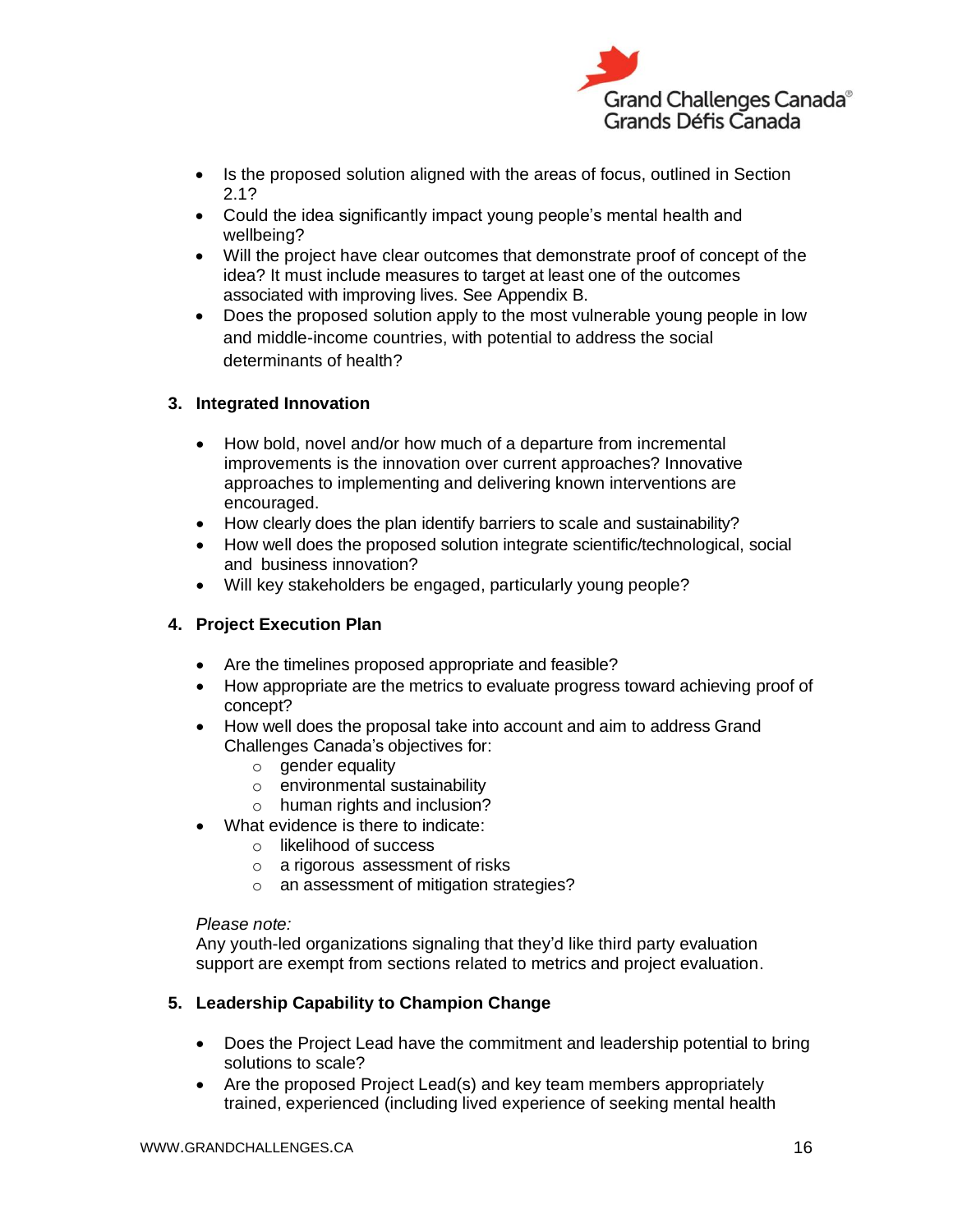

services as a youth) and positioned in the local community to do the proposed work?

#### **6. Value for Effort**

- Are the scope of the proposed work and the funds requested, reasonable and commensurate with the proposed study goals?
- Does the proposal represent a particularly thoughtful and efficient use of resources?

#### **Funding Decisions**

The external review will rank and rate fundable applications. Details will be sent to Grand Challenges Canada. We will then make funding recommendations to our Board which will make the final decisions, including using its reserved rights set out in Section 4.13. The Board will take into account the results of due diligence, including the applicant's performance on other projects funded by us and our partners.

O versight may be required during the negotiation of a funding agreement based on:

- results of the review committee
- the due diligence process
- refinements to the proposed project plan, structure, amount and type of funding.

## <span id="page-20-0"></span>**4.6 FINANCIAL TERMS AND ELIGIBLE COSTS**

Costs directly related to the implementation of the project are eligible as per th[e](http://www.grandchallenges.ca/wp-content/uploads/2015/11/Eligible-and-Ineligible-Expenses-Directive_02Dec2016_EN.pdf) [Eligible](http://www.grandchallenges.ca/wp-content/uploads/2018/11/EligibleCostDirective-2018Nov05-EN.pdf)  [& Ineligible Expenses Directive](http://www.grandchallenges.ca/wp-content/uploads/2018/11/EligibleCostDirective-2018Nov05-EN.pdf)<sup>7</sup> and any additional funder-specific directives included in the resulting grant agreement.

If an organization's published or audited indirect rate is less than the maximum allowable indirect rate, it should apply its published or audited rate for budgeting purposes. Additionally, you **can't** apply indirect-cost rates, like depreciation**,** to equipment or supply purchases.

Indirect cost rates also apply to approved sub-contractors in your proposal and are limited to the first \$25,000 of each sub-contract per year (12 months) of implementation. These sub-contracted services are excluded from indirect cost rates:

- business supply
- administrative support
- audiovisual
- architectural
- engineer
- construction

<sup>7</sup> Salary support is an allowable cost. Please note that \$7,000 per year must be included within the budget to cover the travel cost of one project team member attending one Grand Challenges Canada Global Mental Health community meeting per year.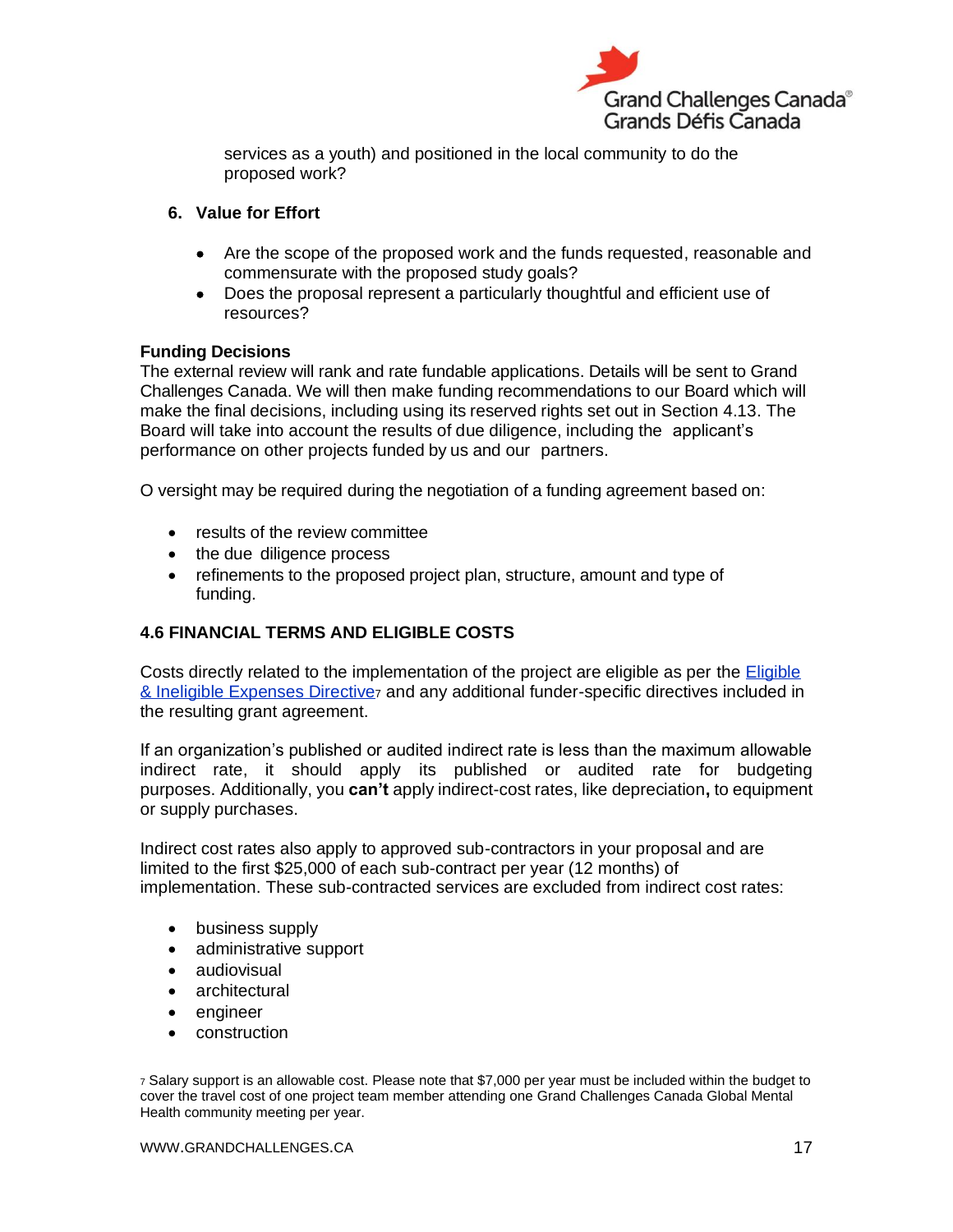

• equipment maintenance.

Sub-contractors can't charge the primary applicant for indirect cost rates that exceed the above stated policy.

## <span id="page-21-0"></span>**4.7 TERMS OF PAYMENTS**

- 1. Advance Payments: On signing a grant agreement, an initial advance is paid equal to the estimated cash flow needs for the eligible costs forecasted for the first period. Subsequent advances are made quarterly or semi-annually on the same basis. Advances are subject to a 5% holdback on the amount forecasted.
- 2. All advance requests and financial reports submitted must be signed by a senior executive with a certified professional accounting qualification.
- 3. Outstanding Advances: Advance payments can't cover more than two periods and at no time shall there be outstanding advances covering the cash flow requirements of more than two periods. The first period must be accounted for before an advance for the third can be made.
- 4. Separate Bank Account and Interest Earned on Advance Payments: A separate interest-bearing bank account must be used for the project.
- 5. A final payment, up to 5% of the grant amount, is subject to:
	- a. the project being completed in accordance with the grant agreement
	- b. receipt and acceptance of a final report
	- c. receipt of a certificate confirming that all financial obligations to employees, subcontractors or suppliers related to our contribution, have been settled.

## <span id="page-21-1"></span>**4.8 AUDIT**

Grand Challenges Canada can audit funded innovators or any of their partners at any time, up to seven (7) years after the agreement end date. Fund recipients must retain project records until then, as reflected in each funding agreement.

## <span id="page-21-2"></span>**4.9 SUBMISSION MATERIALS AND PRIVACY NOTICE**

Grand Challenges Canada may share any materials you submit in connection with your proposal ('Submission Materials') with any funding partners. This covers proposals, documents and communications; including videos and associated materials.

By submitting Submission Materials to Grand Challenges Canada each applicant grants to Grand Challenges Canada a worldwide, perpetual, irrevocable, non-exclusive, noncommercial, free of charge and royalty-free license to use, reproduce, adapt, modify, improve, develop, translate, publish, disseminate, distribute, communicate to the public by telecommunication, and display such Submission Materials, in whole or in part, in any form, media or technology now known or later developed. This includes the right to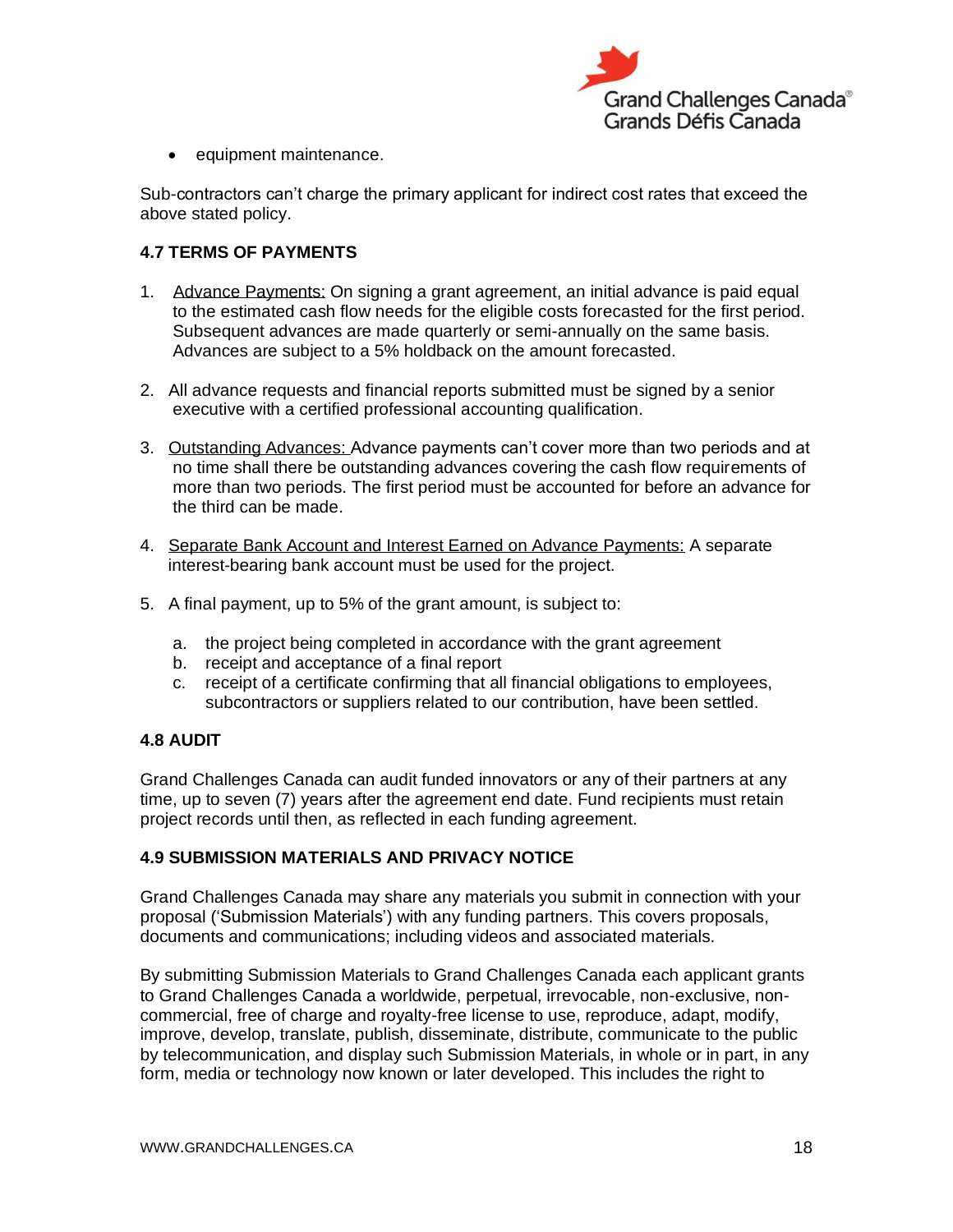

authorize others to do such acts and the right to sublicense these rights to others on the same terms.

Proposals are subject to external review by independent subject-matter experts and potential co-funders with the results being confidential, in addition to analysis by our staff.

Grand Challenges Canada expressly disclaims any and all liability arising from disclosure of confidential information in Submission Materials.

Consult with your legal counsel about the wisdom of disclosure of confidential or proprietary information (including information related to inventions). Consider if such information is critical for us to evaluate the submission and whether more general, nonconfidential information would suffice.

Take all necessary steps to protect your intellectual property.

#### <span id="page-22-0"></span>**4.10 WARRANTY**

Applicants represent and warrant they have the right to provide any Submission Materials and to grant the above license. Email [globalmentalhealth@grandchallenges.ca](mailto:globalmentalhealth@grandchallenges.ca) with any questions about the contents of your Submission Materials.

#### <span id="page-22-1"></span>**4.11 INTELLECTUAL PROPERTY**

Solutions supported by this program to promote young people's mental health and wellbeing in low and middle-income countries, involve:

- innovative technologies
- services
- knowledge and/or products.

To ensure meaningful access for relevant populations, the successful development and deployment of these solutions may call for involvement by, support of, and/or collaboration with, multiple organizations, including the private sector, and government and academic non-profit research institutions.

Accordingly, this program encourages partnerships essential to meeting these urgent global health needs.

Successful applicants retain ownership of intellectual property rights in supported innovations, including those arising in outputs of funded projects. However Grand Challenges Canada aims to ensure any such rights are used and managed in a way that's consistent with this program's goals. Our Global Access Policy guides our approach to intellectual property, and we urge all applicants to submit applications that comply with this policy.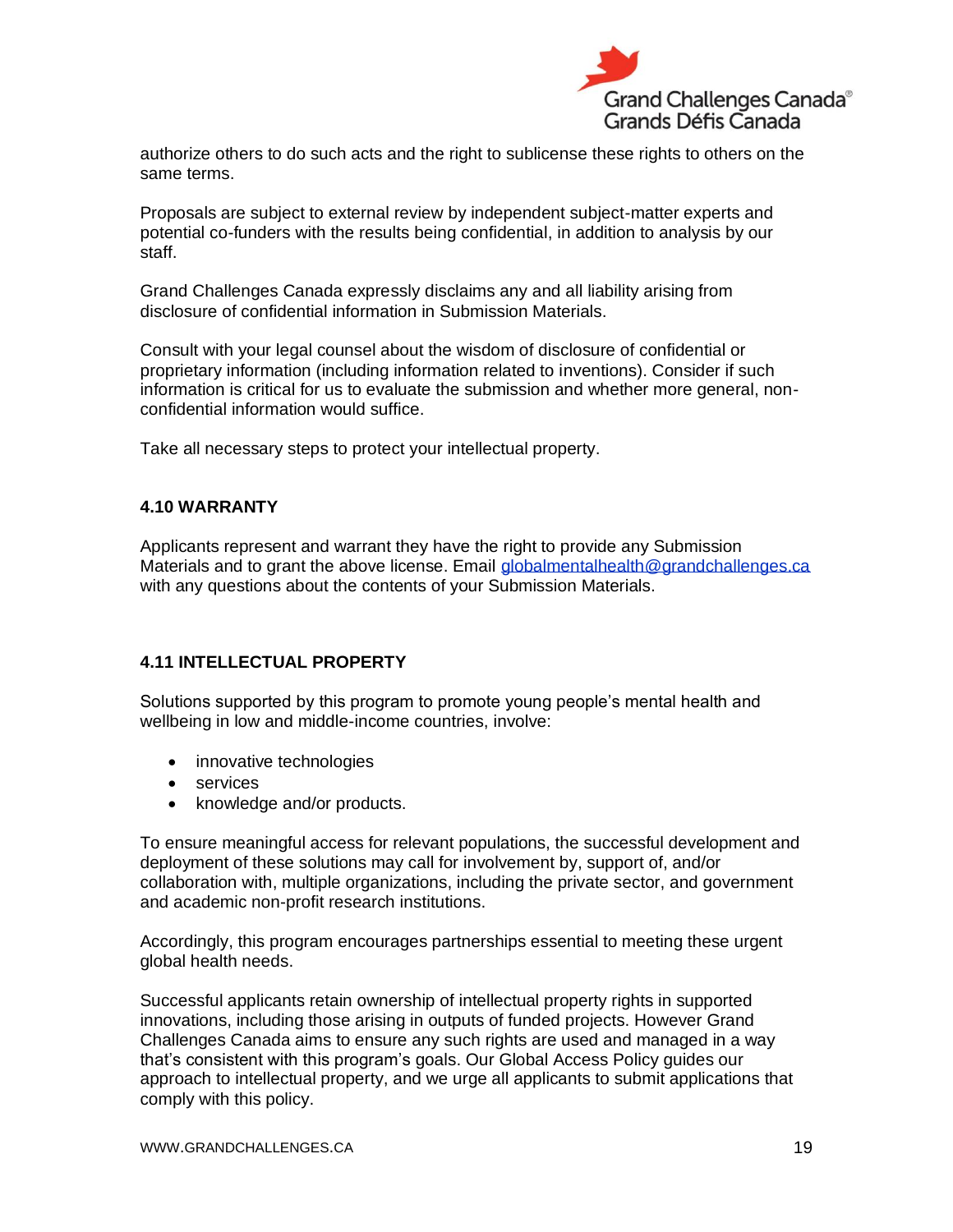

<span id="page-23-0"></span>Successful applicants must commit to our Global Access Policy and sign a Global Access and Data Access Agreement with Grand Challenges Canada, in line with the policy's 'Guiding Principles', applicable to innovative solutions and project outputs supported by this program. The Global Access Agreement will provide a non-exclusive license to intellectual property rights in supported innovations (including background intellectual property) permitting Grand Challenges Canada, and its funding partners and its sub-licensees, to implement and disseminate products, processes, knowledge or solutions in low and middle-income countries where applicants or their partners are unable to achieve meaningful accessibility. Applicants should note that Grand Challenges Canada may have to provide sub-license or sub-distribution rights to funding partners, or to one or more persons they appoint.

Please be aware, the above global access commitments live beyond the end of the project activities.

## **4.12 DATA ACCESS**

Grand Challenges Canada seeks to optimize data to translate knowledge into life-saving solutions. To do this, data must be made widely and rapidly available to our research community and the broader global health community through ethical and efficient data access practices. In accordance with global access, data access represents an elaboration of the second guiding principle of the Global Access Policy, which states that knowledge gained through discovery is broadly, and as promptly as possible, distributed between related projects and the global scientific community.

At a minimum, 'data' refers to final, annotated quantitative and qualitative datasets, and accompanying information like:

- metadata
- codebooks
- data dictionaries
- questionnaires
- protocols.

Grand Challenges Canada recognizes the value of IP and commercialization, and the benefits of first and continuing use of data, but not prolonged/exclusive use. Sometimes, IP protection laws or regulations can delay or preclude data access. In such cases, the grantee will provide justification to warrant a partial or complete waiver of the data access requirement.

## <span id="page-23-1"></span>**4.13 RIGHTS OF GRAND CHALLENGES CANADA**

This Request for Proposals is part of a discretionary grant program. Submitting an application doesn't create a contract between us. Without limiting the generality of the above, this Request for Proposals and your application, does not commitment Grand Challenges Canada to fund or support your proposal.

Grand Challenges Canada reserves the right, in its sole discretion and without notice, to: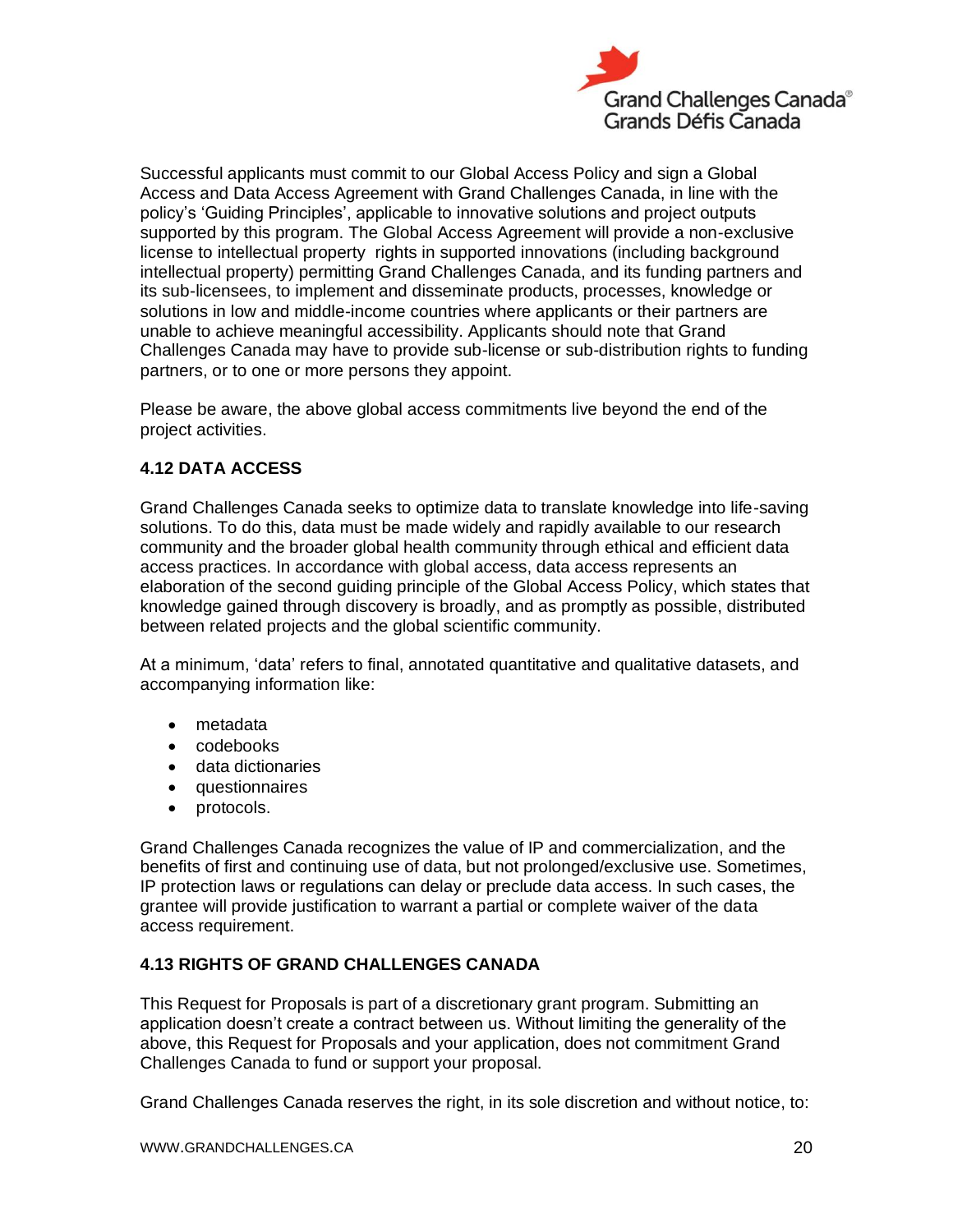

- 1. Cancel this Request for Proposals at any time and for any reason.
- 2. Amend and reissue Request for Proposals at any time and for any reason. This Request for Proposals is valid from May 18, 2020 and supersedes any previous ones of this nature. Its terms and conditions apply to all applications submitted from May 18, 2020 and may be replaced by a revised Request for Proposals. Check for any such revisions before submission.
- 3. Accept or reject applications that don't:
	- meet eligibility criteria, or
	- comply with instructions for the application, including without limitation allowable costs.
- 4. Reject an application based on performance on a previous Grand Challenges Canada grant or project, or on a grant to the applicant for the same or similar research by one of our partners or collaborating institutions.
- 5. Disqualify any application at any stage where there is an indication it was plagiarized.
- 6. Accept or reject any or all applications, regardless of an application's ranking based on the evaluation criteria, with or without an explanation.
- 7. Award applications with different funding amounts, different durations and/or different conditions than set out in this document.
- 8. Verify any information provided by applicants through independent research or by contacting reliable third parties and use that information to shape our decision.
- 9. Provide grants in collaboration with funding partners. This may involve separate grant agreements with each institution (i.e. one with Grand Challenges Canada and one with a funding partner institution), as well as distinct transfers of funds. Any such funding may be subject to terms and conditions beyond those described here. However, the project deliverables will be aligned.

## <span id="page-24-0"></span>**4.14 RESEARCH ASSURANCES**

As Section 2.10 noted, research involving humans and animals and research subject to additional regulatory requirements, must accord with the highest internationallyrecognized ethical standards. To receive funds initially, and throughout a research project, researchers must affirm and document compliance with these guiding ethical principles and standards:

- 1. Human research must be done in a way that protects and preserves respect for people, the welfare of individuals, families and communities, and justice.
- 2. Animal research must be conducted humanely.
- 3. Certain research, including but not limited to research with recombinant DNA, biohazards and genetically modified organisms, may require more regulation and oversight.

Grand Challenges Canada requires that, for each venue in which any part of the project is conducted (either by your institution or a sub-grantee or subcontractor), all legal and regulatory approvals for the activities be obtained before starting. You must agree you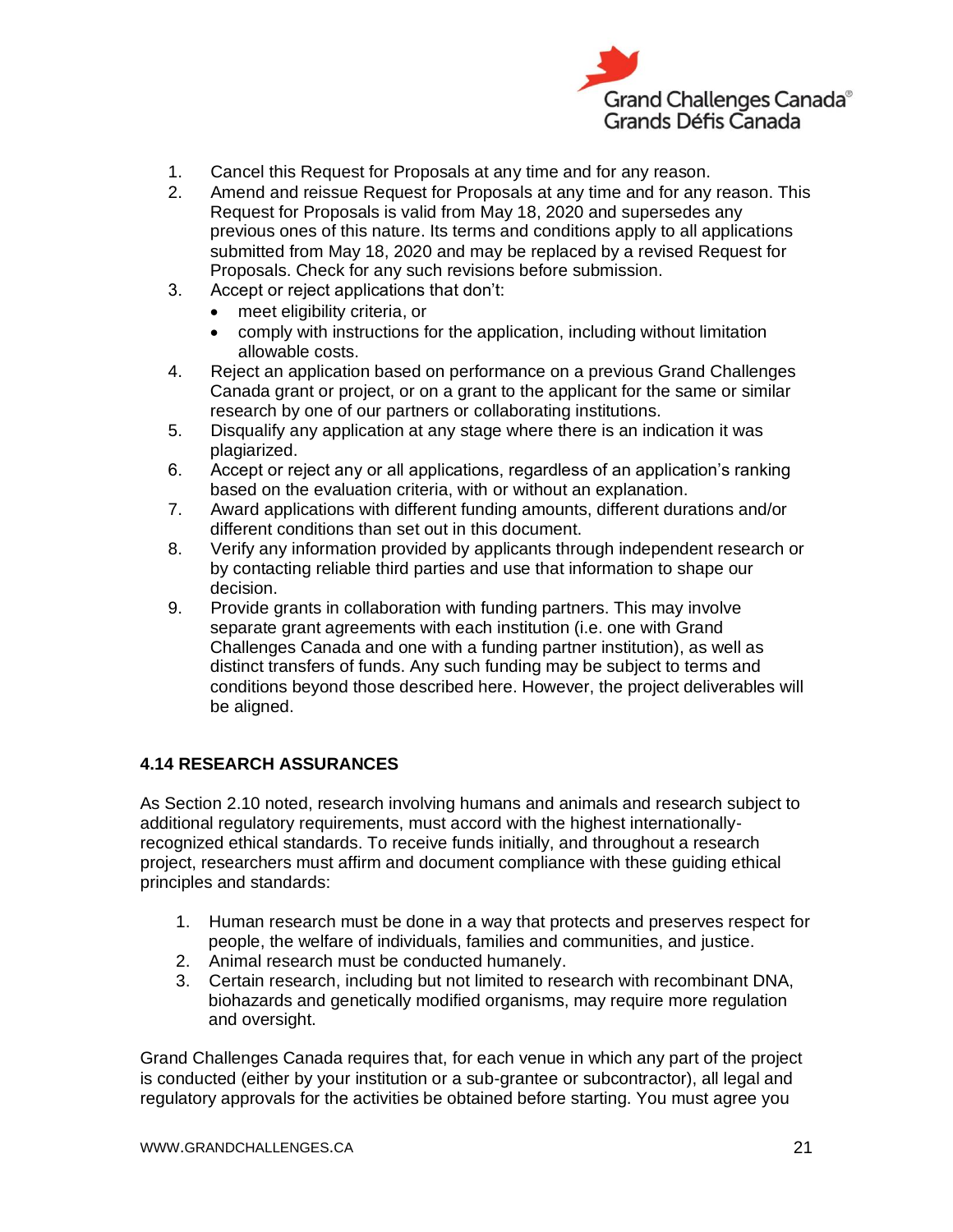

won't spend any funds enrolling human subjects until you get the necessary regulatory and ethical bodies' approvals. See [Grand Challenges Canada's Ethics Policy](https://www.grandchallenges.ca/wp-content/uploads/2017/10/20170927-EthicsPolicy-EN.pdf) for more.

## <span id="page-25-0"></span>**4.15 COSTS**

Applicants must cover all of their costs in the preparation, submission and evaluation of a proposal and application.

Also, no costs incurred during the application process in response to this Request for Proposals may be charged to any resulting grant agreement if an application is successful.

## <span id="page-25-1"></span>**4.16 GOVERNING LAW**

This Request for Proposals and any resulting grant agreement shall be governed by, and construed in accordance with any and all applicable laws of the Province of Ontario and federal laws of Canada. Each applicant agrees that any and all disputes, actions or proceedings relating to this Request for Proposals whether as to interpretation, validity, performance or otherwise, will be subject to the exclusive jurisdiction of the courts of the Province of Ontario. Each applicant and Grand Challenges Canada irrevocably attorn to the jurisdiction of the courts of such province.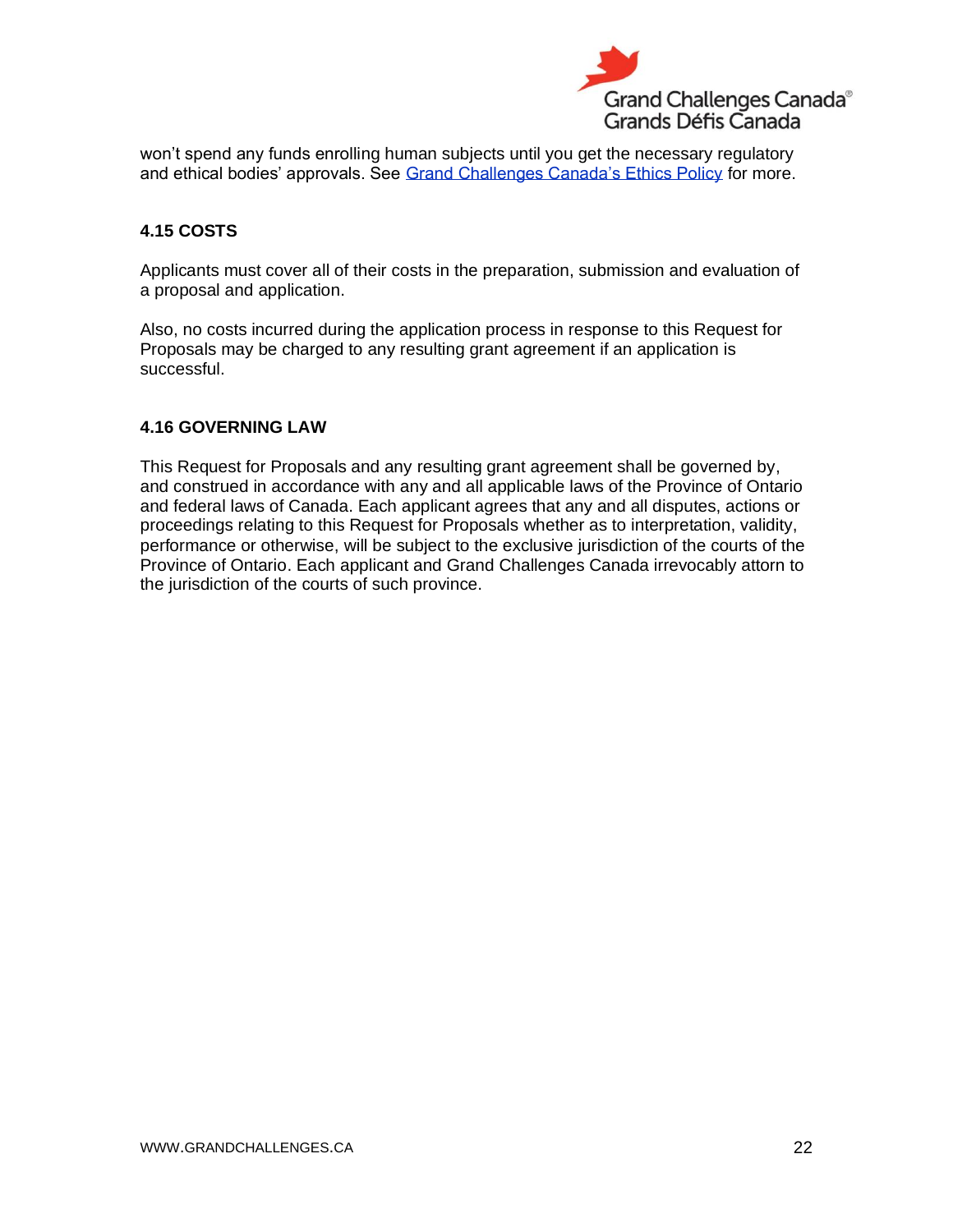

## <span id="page-26-0"></span>**Appendix A: Country Eligibility**

Applicants from the following list of countries and/or applicants from the United Kingdom or Canada implementing in the countries listed below are eligible to apply:

*Afghanistan Albania Algeria Anguilla Angola Antigua and Barbuda Argentina Armenia Azerbaijan Bangladesh Belarus Belize Benin Bhutan Bolivia Bosnia and Herzegovina Botswana Brazil Burkina Faso Burundi Cabo Verde Cambodia Cameroon Central African Republic Chad Chile China (People's Republic of) Colombia Comoros Congo Cook Islands Costa Rica Côte d'Ivoire Cuba Democratic People's Republic of Korea Democratic Republic of the Congo Djibouti Dominica Dominican Republic Ecuador Equatorial Guinea Egypt El Salvador Eritrea Eswatini*

*Ethiopia Fiji Gabon Gambia Georgia Ghana Grenada Guatemala Guinea Guinea-Bissau Guyana Haiti Honduras India Indonesia Iran Iraq Jamaica Jordan Kazakhstan Kenya Kiribati Kosovo Kyrgyzstan Lao People's Democratic Republic Lebanon Lesotho Liberia Libya Madagascar Malawi Malaysia Maldives Mali Marshall Islands Mauritania Mauritius Mexico Micronesia Moldova Mongolia Montenegro Montserrat Morocco Mozambique Myanmar Namibia*

*Nauru Nepal Nicaragua Niger Nigeria Niue North Macedonia Pakistan Palau Panama Papua New Guinea Paraguay Peru Philippines Rwanda Saint Helena Saint Kitts-Nevis Saint Lucia Saint Vincent and the Grenadines Samoa Sao Tome and Principe Serbia Senegal Sierra Leone Solomon Islands Somalia South Africa South Sudan Sri Lanka Sudan Suriname Syrian Arab Republic Tanzania Tajikistan Thailand Timor-Leste Togo Tokelau Tonga Tunisia Turkey Turkmenistan Tuvalu Uganda Ukraine Uruguay Uzbekistan*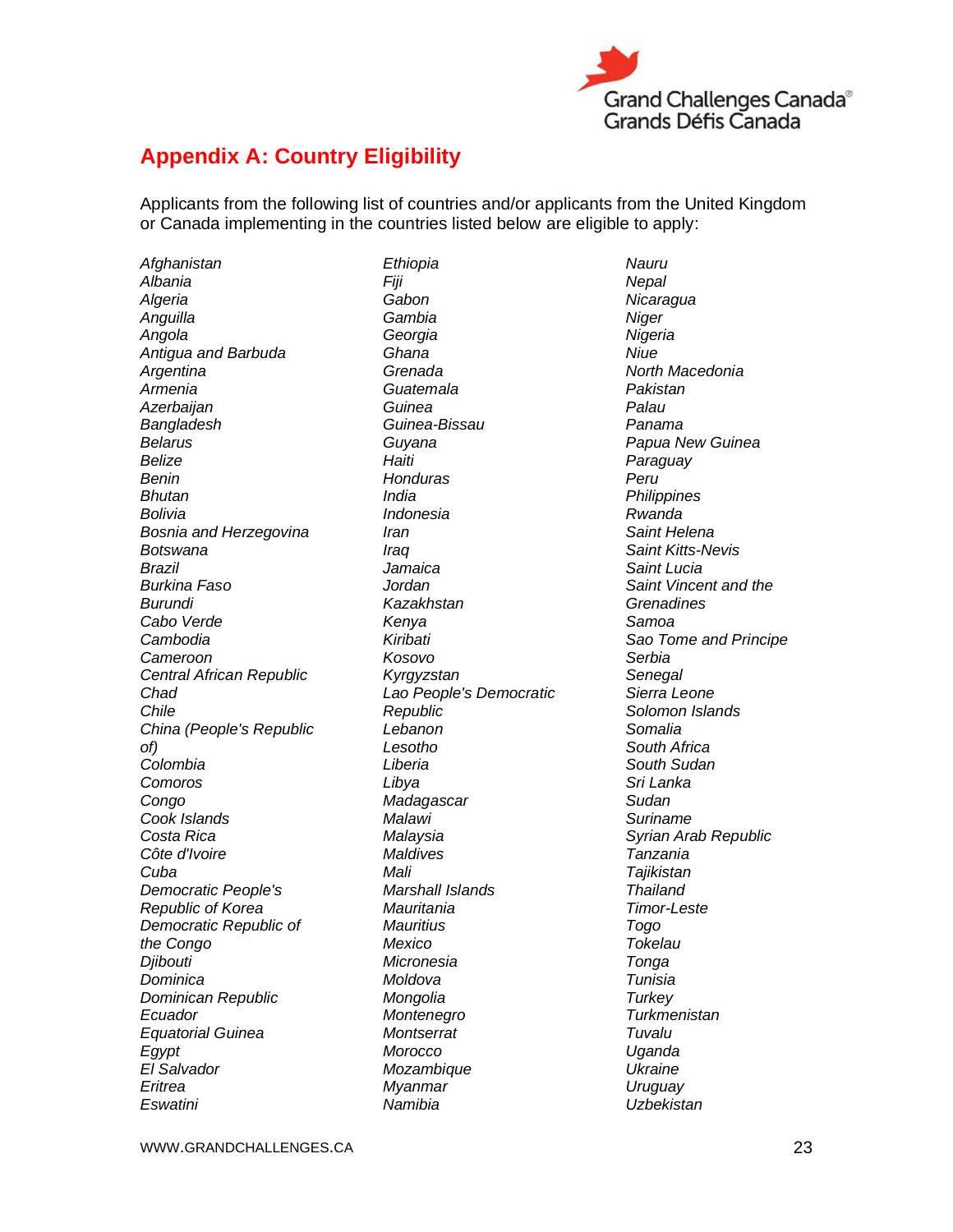

*Vanuatu Venezuela Viet Nam*

*Wallis and Futuna West Bank and Gaza Strip Yemen* 

*Zambia Zimbabwe*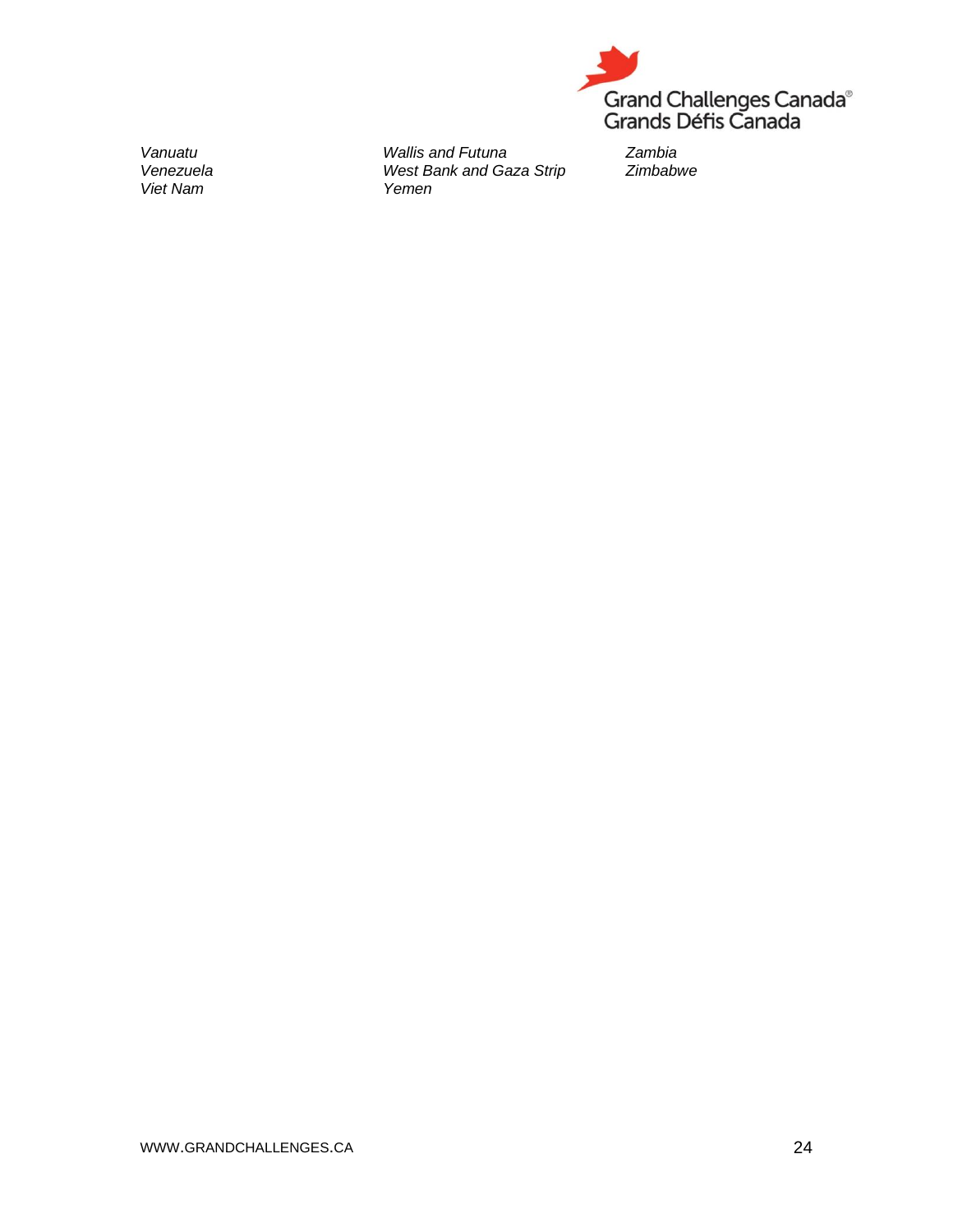

## <span id="page-28-0"></span>**Appendix B: Key Indicators**

#### **Key Indicators**

Funded projects must report on various outcomes and outputs, including those listed below. Please note, this is not a complete list, **and not every project must achieve all of them.** Final outcomes and outputs will be determined by the project team and Grand Challenges Canada. Funded projects will work with other grantees in the Global Mental Health program to share lessons with the wider community.

#### **Ultimate Outcomes**

The ultimate outcomes are the long-term impacts resulting from the innovation. Ultimate outcomes should be achievable and measurable by the end of the funding period. The ultimate outcomes that the Global Mental Health youth seed program focuses on are the number of **lives improved.** Specifically, changes in scores in at least one of the following,

- 1) Overall wellbeing possible tool, the WHO-Five Wellbeing Index (WHO-5)
- 2) Level of functioning possible tool, the WHO Disability Assessment Schedule 2.0 (WHO-DAS 2.0)

#### and/or

- 3) Symptom severity, projects focused on anxiety or depression should incorporate one of the tools:
	- i. Patient Health Questionnaire (PHQ-9)
	- ii. Generalized Anxiety Disorder- 7 (GAD-7)
	- iii. Revised Children's Anxiety and Depression Scale (RCADS)

All tools mentioned are available online free of charge and are suitable for use in low and middle-income countries. Projects can use additional locally developed measures as well.

#### **Intermediate Outcomes**

Intermediate outcomes are the medium-term changes resulting from the innovation. These outcomes should be achievable and measurable within the time and resource constraints of the project, and directly linked to the project's outputs. The intermediate outcomes that the Global Mental Health youth seed program focuses on are:

- Number of young people using the innovation to improve their mental health
- Number of facilities/sites implementing the innovation
- Number of intermediaries trained on how to use the innovation ("intermediaries" are the young people, service providers, community health workers, educators, family members, etc., who use the innovation to improve young people's mental health and wellbeing).
- Number of intermediaries using the innovation to improve mental health in their communities

#### **Immediate Outcomes**

Immediate outcomes are the short-term changes resulting from the innovation. These outcomes should be measurable and achievable relatively soon after the project is implemented, and should be directly linked to the project's outputs. Examples of immediate outcomes that the Global Mental Health youth seed program focuses on are:

● Number of young people reached through outreach and awareness activities